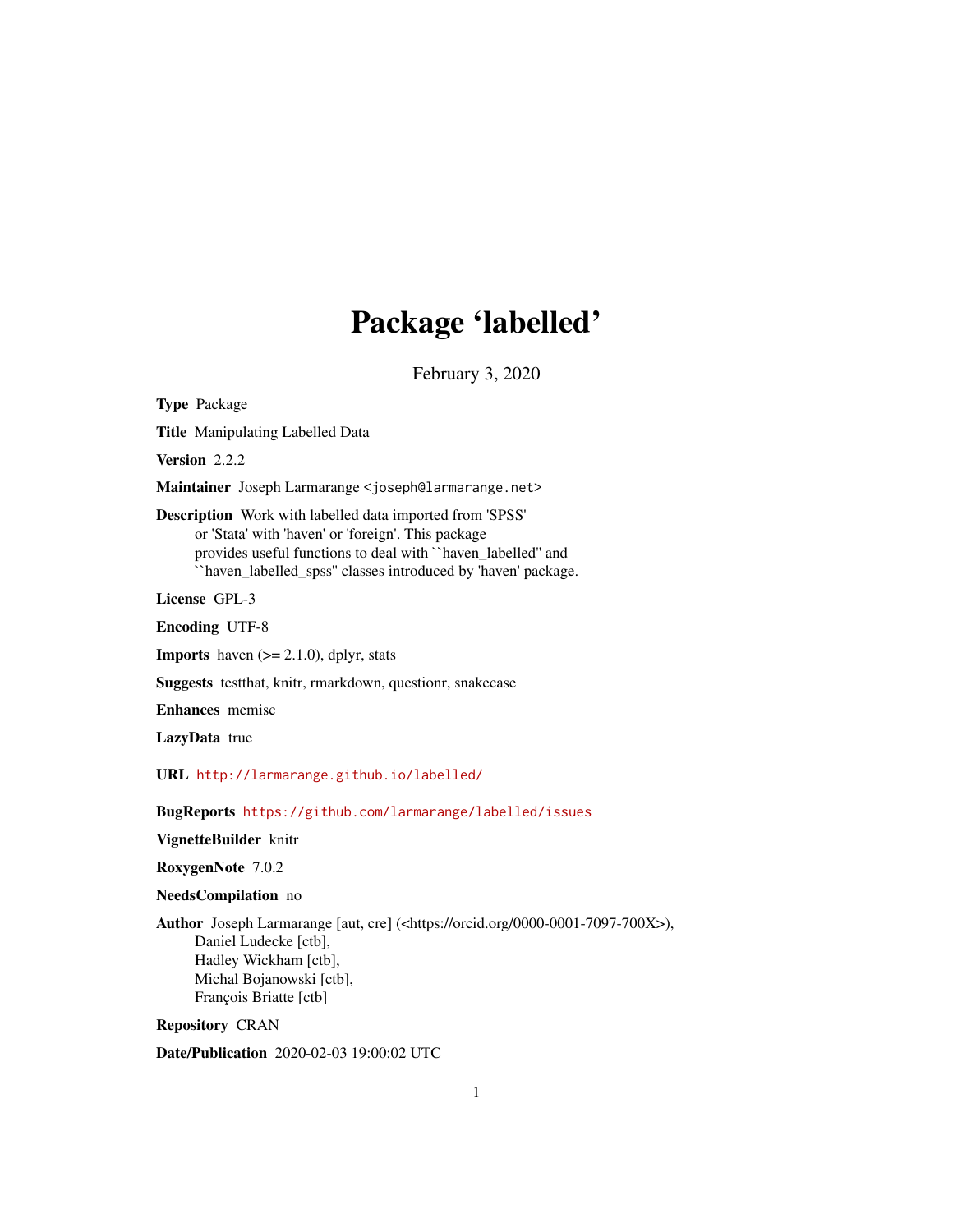# <span id="page-1-0"></span>R topics documented:

| Index | 25             |
|-------|----------------|
|       |                |
|       |                |
|       |                |
|       |                |
|       |                |
|       |                |
|       |                |
|       |                |
|       |                |
|       |                |
|       |                |
|       | - 9            |
|       |                |
|       | $\overline{7}$ |
|       | -6             |
|       | -5             |
|       | $\overline{4}$ |
|       | $\overline{3}$ |
|       |                |

copy\_labels *Copy variable and value labels and SPSS style missing value*

# Description

This function copies variable and value labels (including missing values) from one vector to another or from one data frame to another data frame. For data frame, labels are copied according to variable names, and only if variables are the same type in both data frames.

#### Usage

```
copy_labels(from, to)
```
copy\_labels\_from(to, from)

# Arguments

| from | A vector or a data.frame (or tibble) to copy labels from. |
|------|-----------------------------------------------------------|
| to   | A vector or data.frame (or tibble) to copy labels to.     |

## Details

Some base R functions like [subset](#page-0-0) drop variable and value labels attached to a variable. copy\_labels coud be used to restore these attributes.

copy\_labels\_from is intended to be used with dplyr syntax, see examples.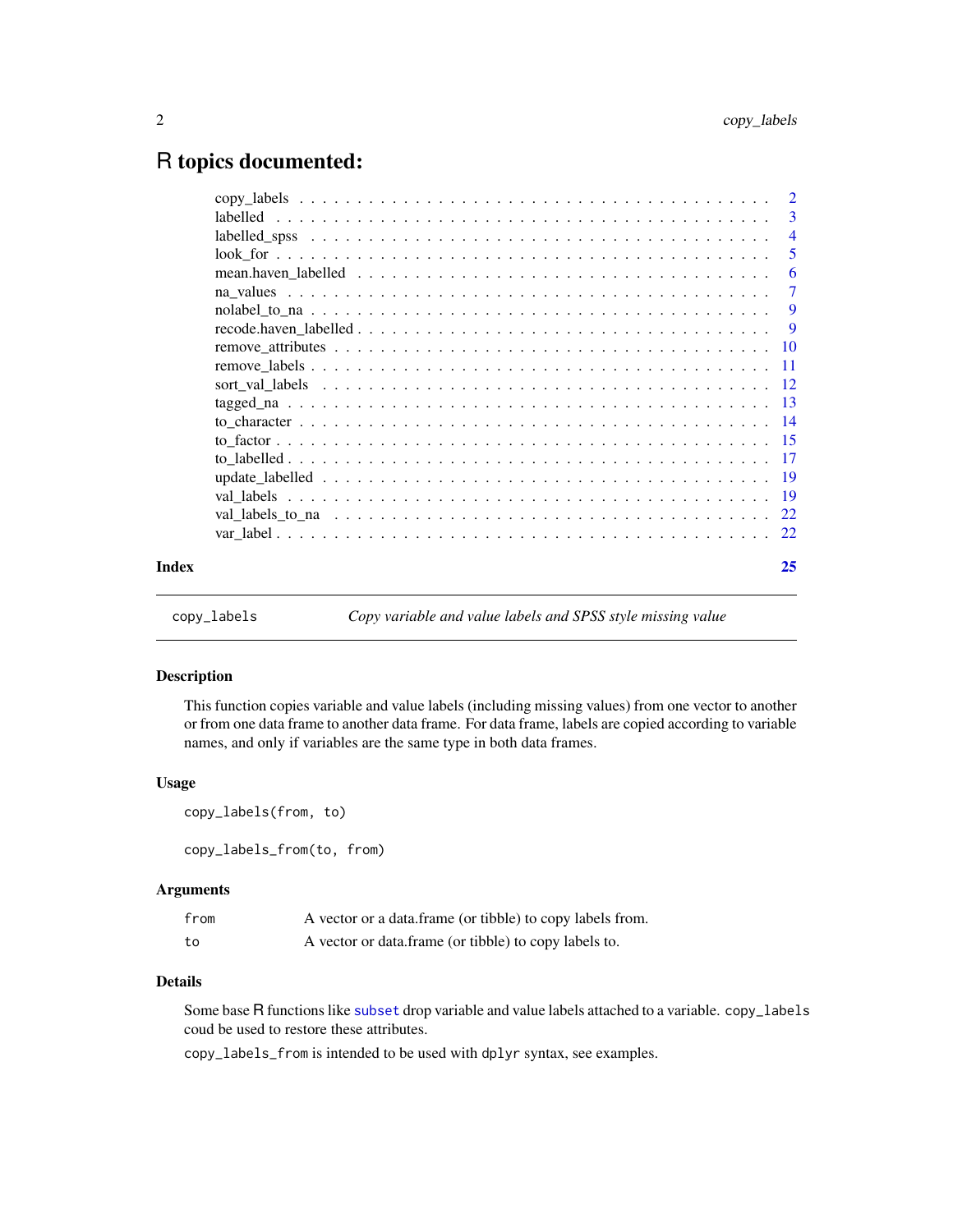#### <span id="page-2-0"></span>labelled 3

# Examples

```
library(dplyr)
df <- tibble(
  id = 1:3,happy = factor(c('yes', 'no', 'yes')),
  gender = labeled(c(1, 1, 2), c(female = 1, male = 2))) %>%
set_variable_labels(
  id = "Individual ID",
  happy = "Are you happy?",
  gender = "Gender of respondent"
)
var_label(df)
fdf \le df %>% filter(id \le 3)
var_label(fdf) # some variable labels have been lost
fdf <- fdf %>% copy_labels_from(df)
var_label(fdf)
# Alternative syntax
fdf <- subset(df, id < 3)
fdf \leq copy_labels(from = df, to = fdf)
```
<span id="page-2-1"></span>

labelled *Create a labelled vector.*

#### Description

A labelled vector is a common data structure in other statistical environments, allowing you to assign text labels to specific values.

# Usage

```
label(x, labels, label = NULL)
```
is.labelled(x)

#### Arguments

| $\mathsf{x}$ | A vector to label. Must be either numeric (integer or double) or character.                                                                                                 |
|--------------|-----------------------------------------------------------------------------------------------------------------------------------------------------------------------------|
| labels       | A named vector or NULL. The vector should be the same type as x. Unlike<br>factors, labels don't need to be exhaustive: only a fraction of the values might<br>be labelled. |
| label        | A short, human-readable description of the vector.                                                                                                                          |

# Value

An object of class "haven\_labelled" or "haven\_labelled\_spss".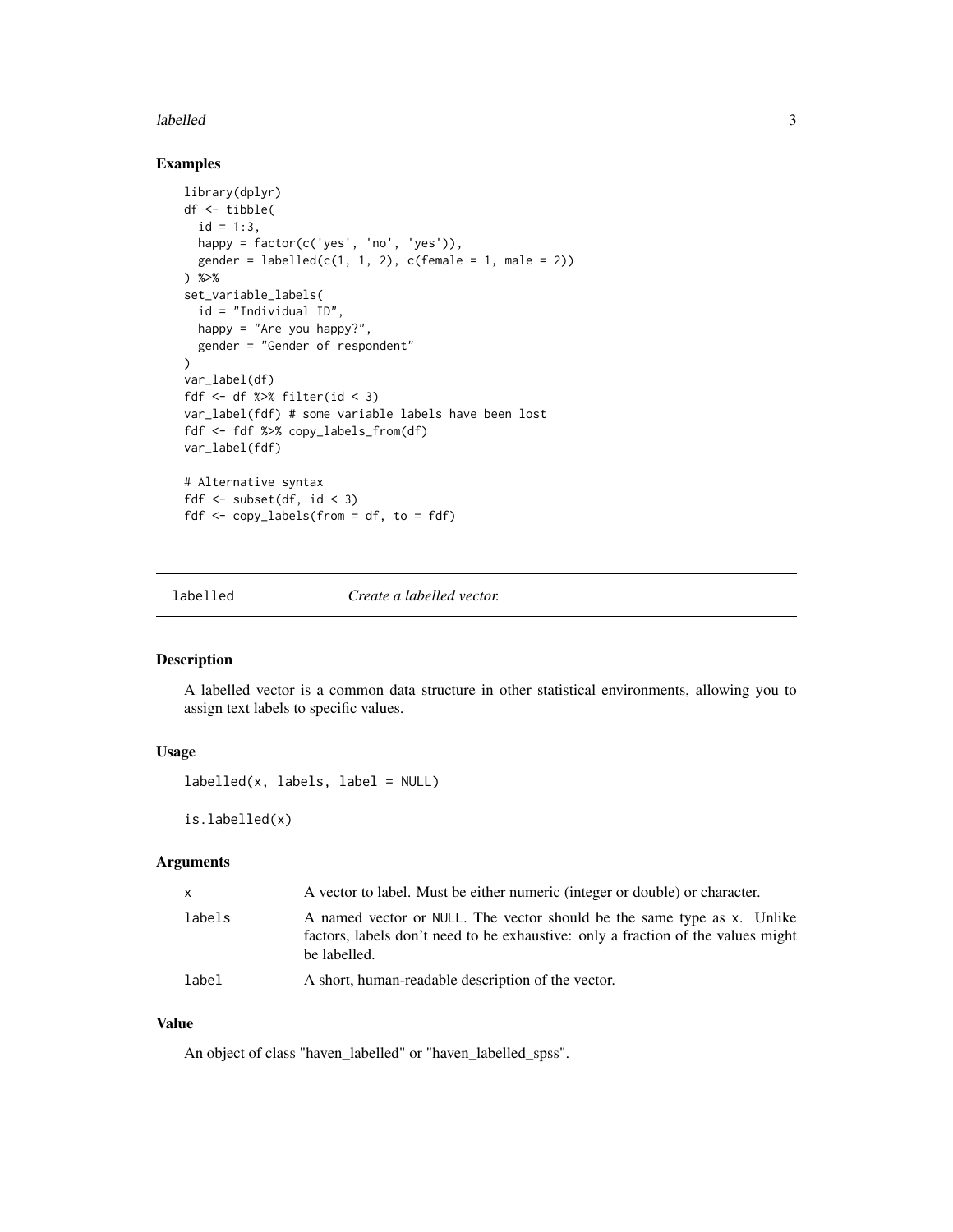# <span id="page-3-0"></span>See Also

[labelled](#page-2-1) (haven) [haven::is.labelled\(\)](#page-0-0) (haven)

#### Examples

```
s1 <- labelled(c("M", "M", "F"), c(Male = "M", Female = "F"))
s1
str(s1)
s2 \leq - labelled(c(1, 1, 2), c(Male = 1, Female = 2),
               label="Assigned sex at birth")
s2
str(s2)
# Unfortunately it's not possible to make as.factor() work for labelled objects
# so instead use to_factor(). This works for all types of labelled vectors.
```

```
to_factor(s1)
to_factor(s1, levels = "prefixed")
to_factor(s2)
# Other statistical software supports multiple types of missing values
s3 \leq 1abelled_spss(c(1, 1, 2, 2, 8, 9),
               c(Male = 1, Female = 2, Refused = 8, "Not applicable" = 9),na\_values = c(8, 9)\mathcal{L}s3
str(s3)
to_factor(s3)
```

```
to_factor(s3, user_na_to_na = TRUE)
is.labelled(s1)
```
<span id="page-3-1"></span>labelled\_spss *Create a labelled vector with SPSS style of missing values.*

# Description

It is similar to the [labelled](#page-2-1) class but it also models SPSS's user-defined missings, which can be up to three distinct values, or for numeric vectors a range.

#### Usage

```
labelled_spss(x, labels, na_values = NULL, na_range = NULL, label = NULL)
```
#### Arguments

x A vector to label. Must be either numeric (integer or double) or character.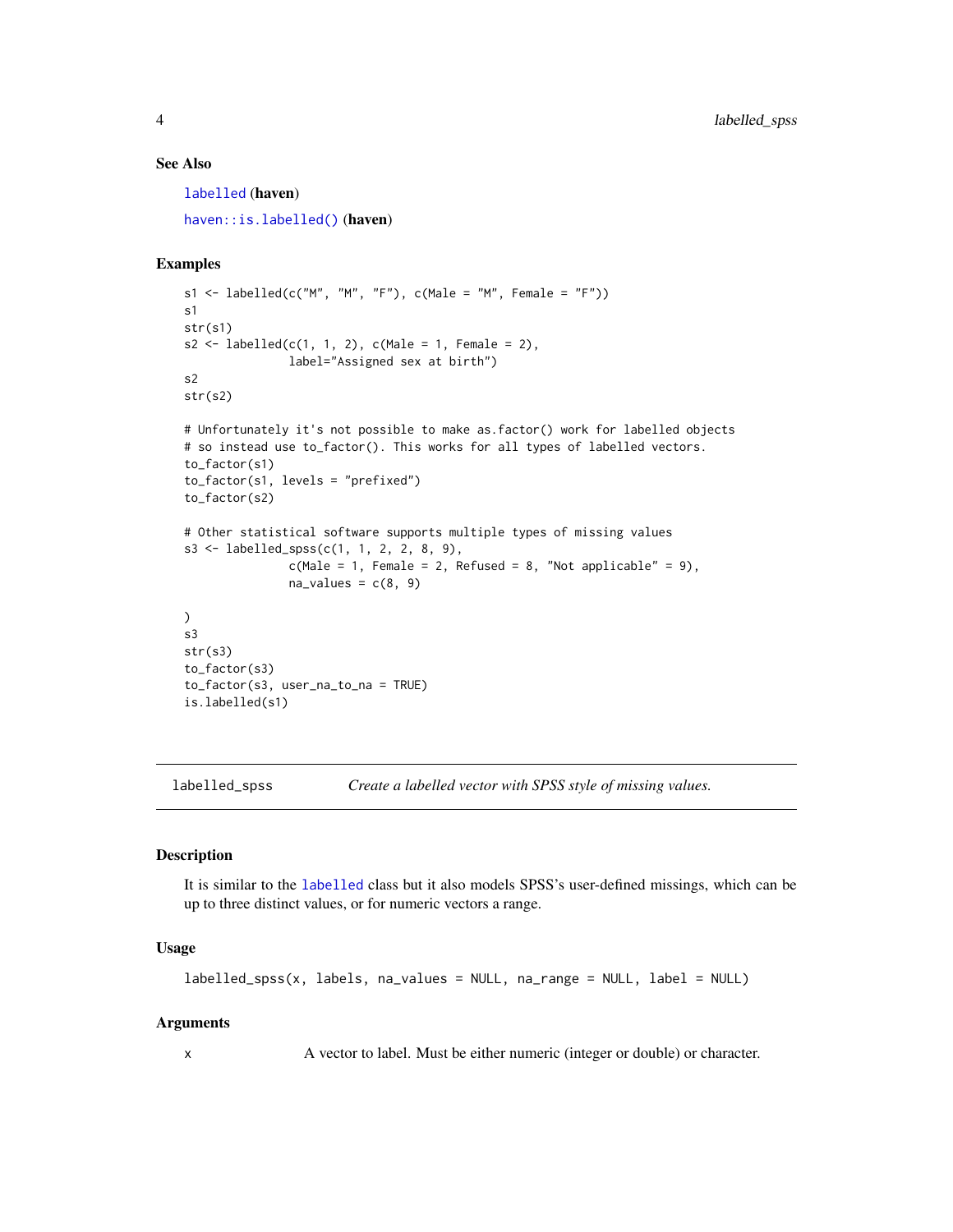#### <span id="page-4-0"></span>look\_for 5

| labels    | A named vector or NULL. The vector should be the same type as x. Unlike<br>factors, labels don't need to be exhaustive: only a fraction of the values might<br>be labelled. |
|-----------|-----------------------------------------------------------------------------------------------------------------------------------------------------------------------------|
| na_values | A vector of values that should also be considered as missing.                                                                                                               |
| na_range  | A numeric vector of length two giving the (inclusive) extents of the range. Use<br>-Inf and Inf if you want the range to be open ended.                                     |
| label     | A short, human-readable description of the vector.                                                                                                                          |

# See Also

[labelled\\_spss](#page-3-1) (haven)

# Examples

```
x1 <- labelled_spss(1:10, c(Good = 1, Bad = 8), na_values = c(9, 10))
x1
is.na(x1)
x2 \leq - labelled_spss(1:10, c(Good = 1, Bad = 8), na_range = c(9, Inf))
x2
is.na(x2)
```
look\_for *Look for keywords variable names and descriptions*

#### Description

look\_for emulates the lookfor Stata command in R. It supports searching into the variable names of regular R data frames as well as into variable labels descriptions. The command is meant to help users finding variables in large datasets.

# Usage

```
look_for(data, ..., labels = TRUE, ignore.case = TRUE, details = FALSE)
lookfor(data, ..., labels = TRUE, ignore.case = TRUE, details = FALSE)
```
#### Arguments

| data        | a data frame                                                                                                                                                                                                            |
|-------------|-------------------------------------------------------------------------------------------------------------------------------------------------------------------------------------------------------------------------|
| $\ddots$    | list of keywords, a character string (or several character strings), which can be<br>formatted as a regular expression suitable for a grep pattern, or a vector of<br>keywords; displays all variables if not specified |
| labels      | whether or not to search variable labels (descriptions); TRUE by default                                                                                                                                                |
| ignore.case | whether or not to make the keywords case sensitive; TRUE by default (case is<br>ignored during matching)                                                                                                                |
| details     | add details about each variable (see examples)                                                                                                                                                                          |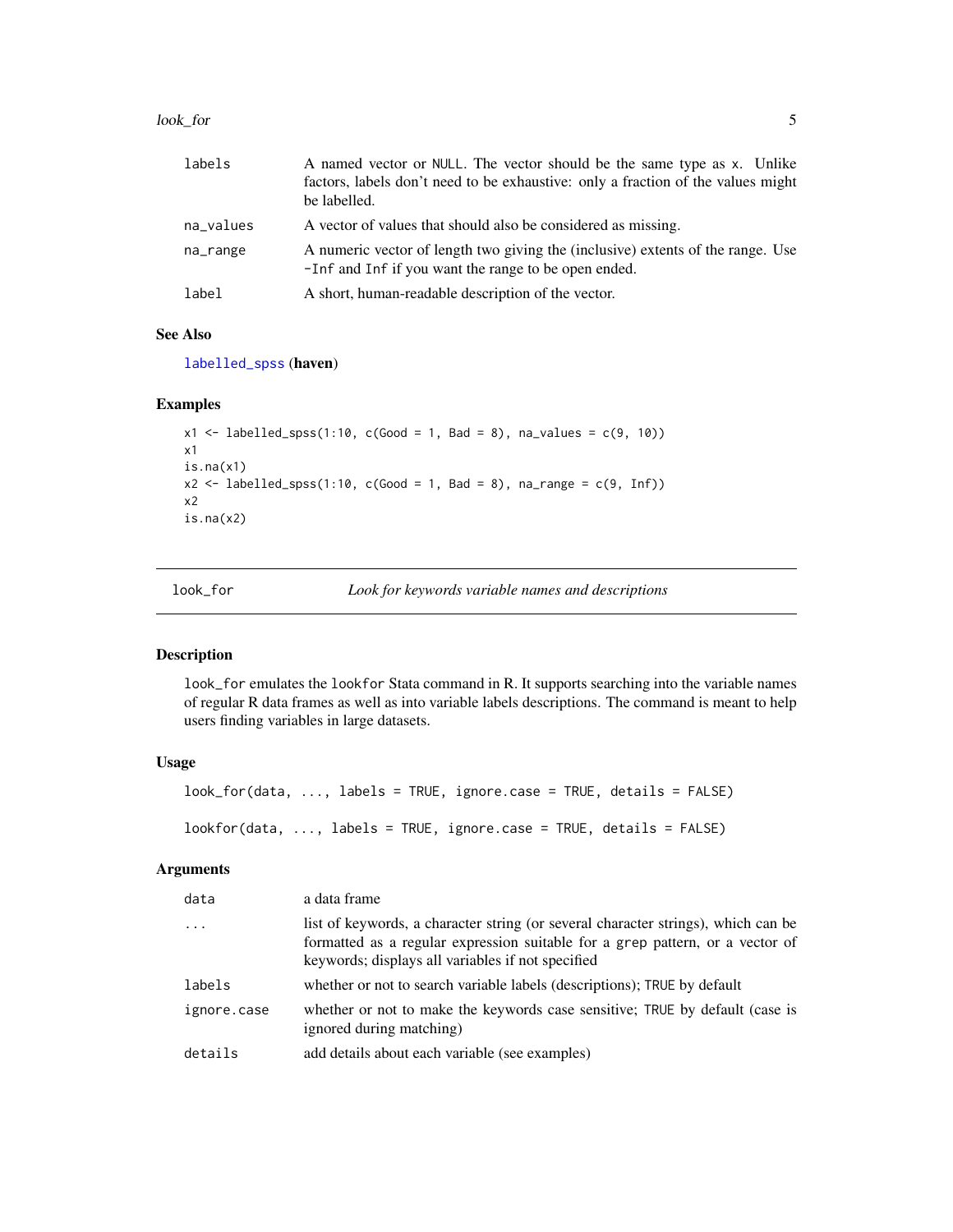# <span id="page-5-0"></span>Details

The function looks into the variable names for matches to the keywords. If available, variable labels are included in the search scope. Variable labels of data.frame imported with foreign or memisc packages will also be taken into account (see [to\\_labelled](#page-16-1)).

look\_for and lookfor are equivalent.

# Value

a data frame featuring the variable position, name and description (if it exists) in the original data frame

#### Author(s)

François Briatte <f.briatte@gmail.com>

#### Source

Based on the behaviour of the lookfor command in Stata.

# Examples

```
look_for(iris)
# Look for a single keyword.
look_for(iris, "petal")
look_for(iris, "s")
# Look for with a regular expression
look_for(iris, "petal|species")
look_for(iris, "s$")
# Look for with several keywords
look_for(iris, "pet", "sp")
look_for(iris, "pet", "sp", "width")
# Labelled data
## Not run: require(questionr)
data(fertility)
look_for(women)
look_for(women, "date")
# Display details
look_for(women, details = TRUE)
```
## End(Not run)

mean.haven\_labelled *Arithmetic mean for numeric labelled vectors*

#### Description

Arithmetic mean for numeric labelled vectors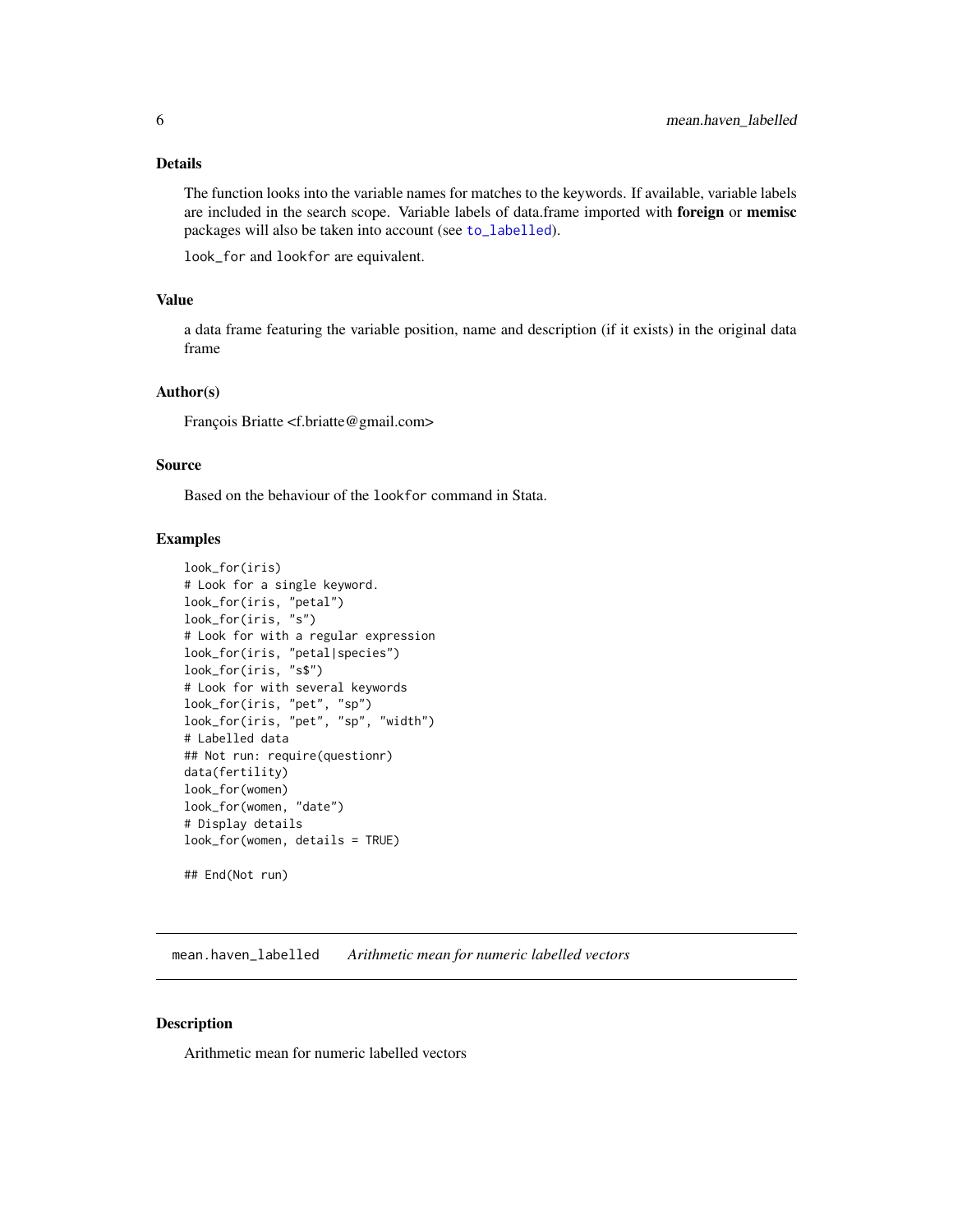#### <span id="page-6-0"></span>na\_values 7

# Usage

## S3 method for class 'haven\_labelled' mean(x, trim =  $0$ , na.rm = FALSE, ...)

# Arguments

| X        | a numeric labelled vector.                                                                                                                                                        |
|----------|-----------------------------------------------------------------------------------------------------------------------------------------------------------------------------------|
| trim     | the fraction (0 to 0.5) of observations to be trimmed from each end of x, before<br>the mean is computed. Values of trim outside that range are taken as the nearest<br>endpoint. |
| na.rm    | a logical value indicating whether NA values should be stripped before the com-<br>putation proceeds.                                                                             |
| $\cdots$ | additional arguments to be passed to or from methods.                                                                                                                             |

#### See Also

[mean](#page-0-0)

# na\_values *Get / Set SPSS missing values*

# <span id="page-6-1"></span>Description

Get / Set SPSS missing values

# Usage

```
na_values(x)
na_values(x) <- value
na_range(x)
na_range(x) <- value
set_na_values(.data, ...)
set_na_range(.data, ...)
user_na_to_na(x)
```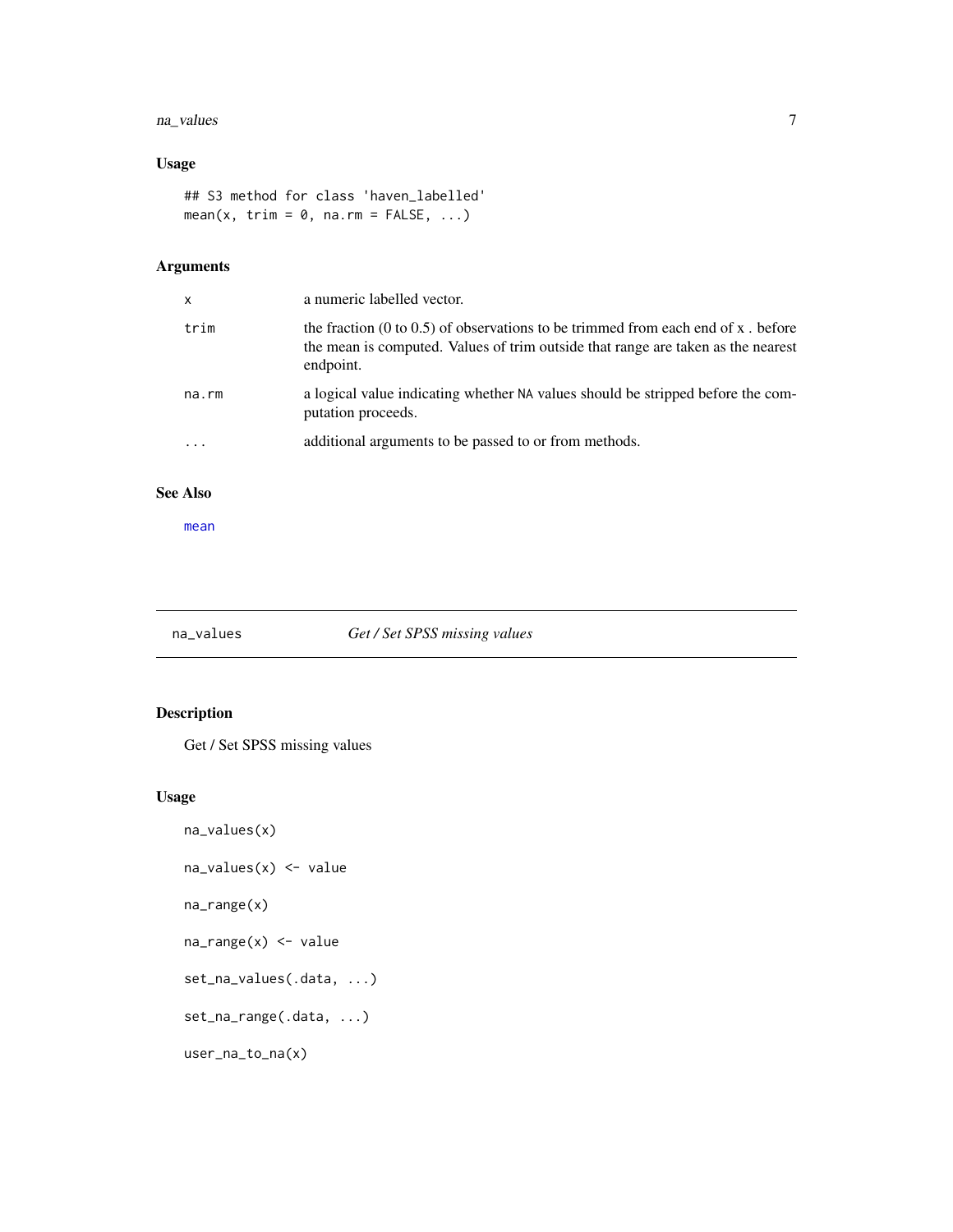#### <span id="page-7-0"></span>**Arguments**

| X       | A vector.                                                                                                                                                                                                                                  |
|---------|--------------------------------------------------------------------------------------------------------------------------------------------------------------------------------------------------------------------------------------------|
| value   | A vector of values that should also be considered as missing (for na values) or<br>a numeric vector of length two giving the (inclusive) extents of the range (for<br>na_values, use -Inf and Inf if you want the range to be open ended). |
| .data   | a data frame                                                                                                                                                                                                                               |
| $\cdot$ | name-value pairs of missing values (see examples)                                                                                                                                                                                          |

#### Details

See [labelled\\_spss](#page-3-1) for a presentation of SPSS's user defined missing values. Note that is.na will return TRUE for user defined misssing values. You can use [user\\_na\\_to\\_na](#page-6-1) to convert user defined missing values to NA.

#### Value

na\_values will return a vector of values that should also be considered as missing. na\_range will return a numeric vector of length two giving the (inclusive) extents of the range.

set\_na\_values and set\_na\_range will return an updated copy of .data.

# Note

set\_na\_values and set\_na\_range could be used with dplyr.

#### See Also

[labelled\\_spss](#page-3-1), [user\\_na\\_to\\_na](#page-6-1)

```
v \leq 1abelled(c(1,2,2,2,3,9,1,3,2,NA), c(yes = 1, no = 3, "don't know" = 9))
v
na_values(v) < -9na_values(v)
v
is.na(v)
user_na_to_na(v)
na_values(v) <- NULL
v
na\_range(v) \leq c(5, Inf)na_range(v)
v
user_na_to_na(v)
if (require(dplyr)) {
  # setting value labels
  df <- data_frame(s1 = c("M", "M", "F", "F"), s2 = c(1, 1, 2, 9)) %>%
   set_value_labels(s2 = c(yes = 1, no = 2)) %>%
   set_na_values(s2 = 9)
  na_values(df)
```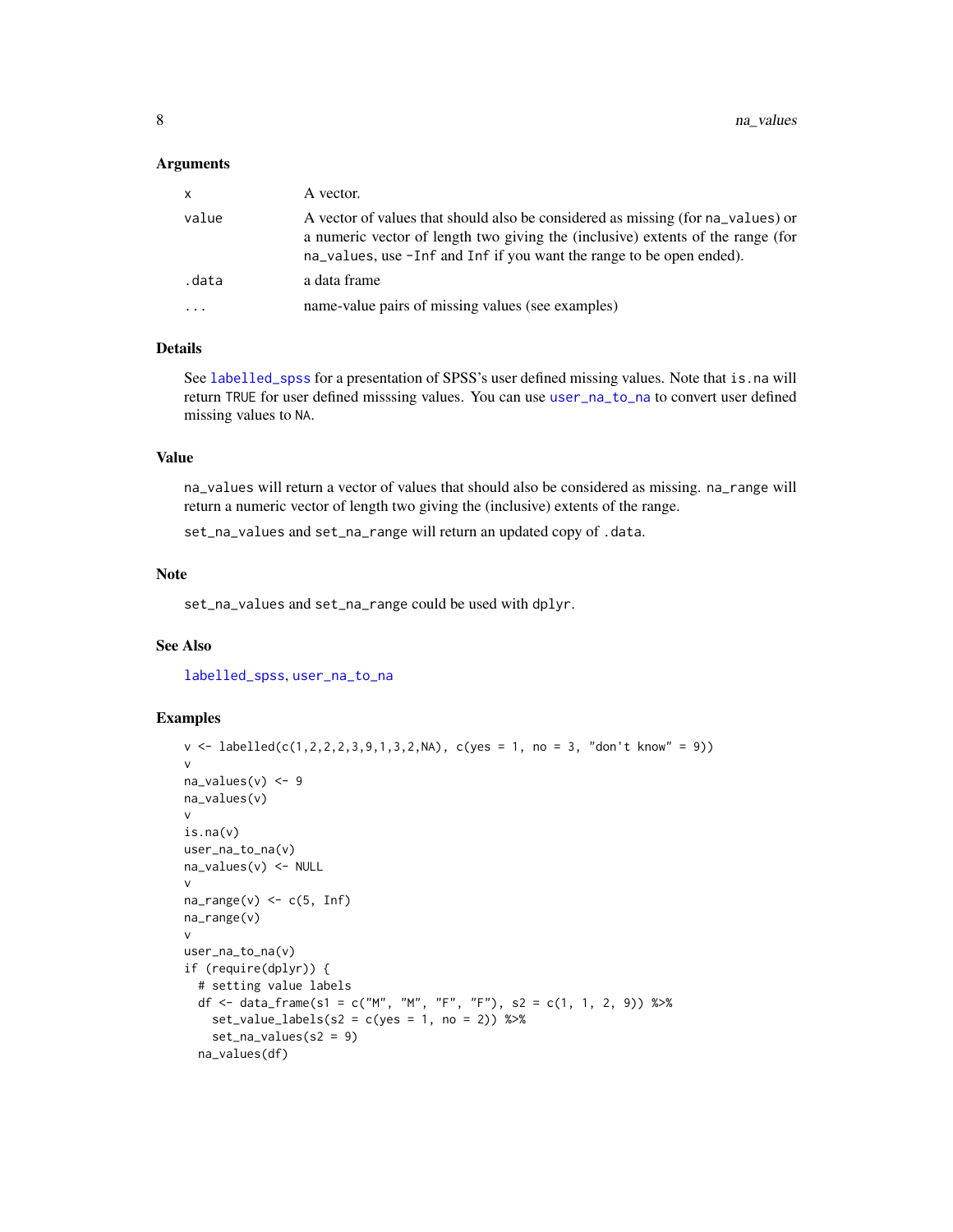# <span id="page-8-0"></span>nolabel\_to\_na 9

```
# removing missing values
 df <- df %>% set_na_values(s2 = NULL)
 df$s2
}
```
nolabel\_to\_na *Recode values with no label to NA*

# Description

For labelled variables, values with no label will be recoded to NA.

# Usage

```
nolabel_to_na(x)
```
# Arguments

x Object to recode.

# Examples

```
v \le labelled(c(1, 2, 9, 1, 9), c(yes = 1, no = 2))
nolabel_to_na(v)
```
recode.haven\_labelled *Recode values*

# Description

Extend [recode](#page-0-0) method from haven to works with labelled vectors.

# Usage

```
## S3 method for class 'haven_labelled'
recode(x, ..., .default = NULL, .missing = NULL)
```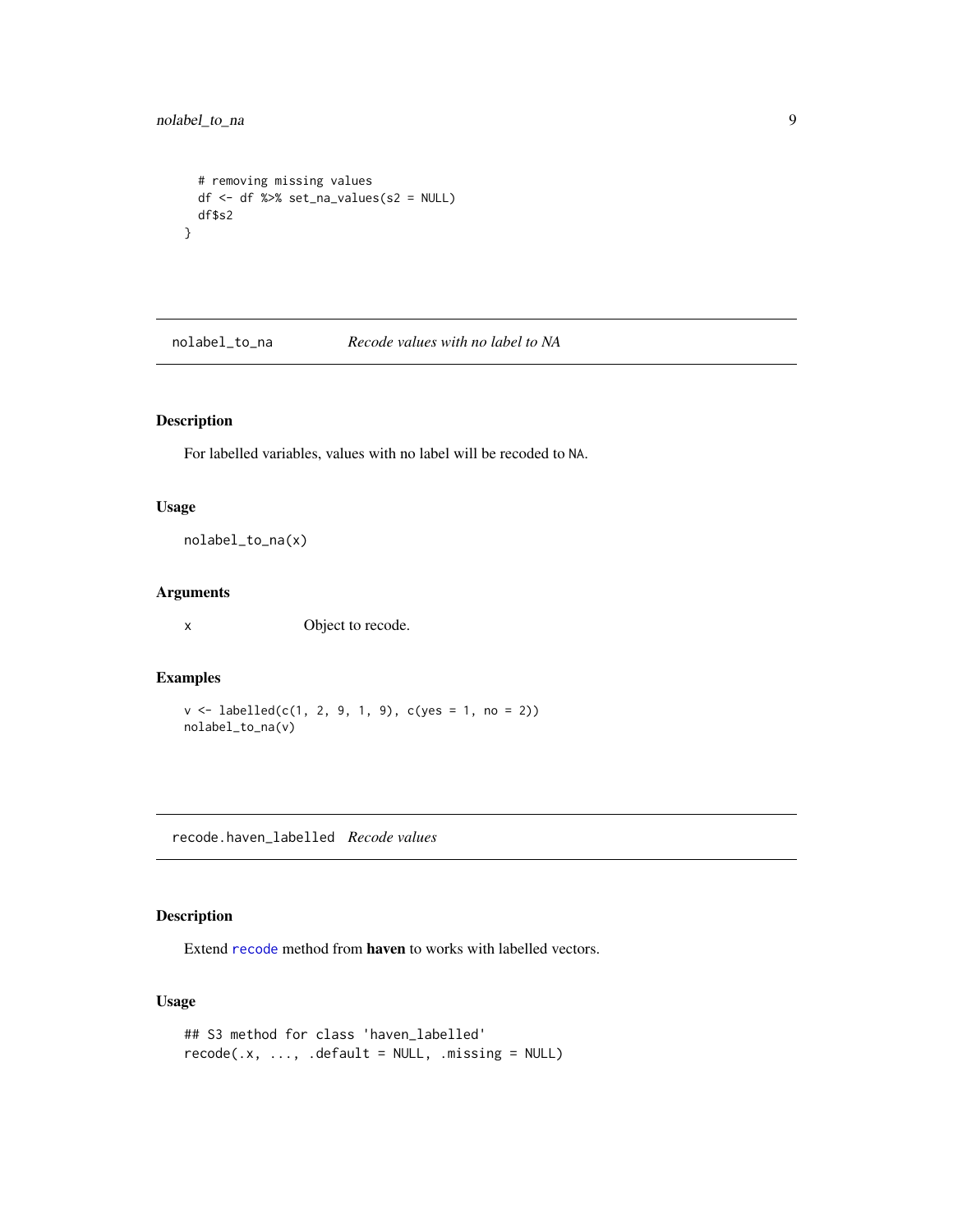# <span id="page-9-0"></span>Arguments

| . X       | A vector to modify                                                                                                                                                                                                                                                                                            |
|-----------|---------------------------------------------------------------------------------------------------------------------------------------------------------------------------------------------------------------------------------------------------------------------------------------------------------------|
| $\ddotsc$ | Replacements. For character and factor . x, these should be named and replace-<br>ment is based only on their name. For numeric .x, these can be named or not. If<br>not named, the replacement is done based on position i.e. x represents positions<br>to look for in replacements. See examples.           |
|           | When named, the argument names should be the current values to be replaced,<br>and the argument values should be the new (replacement) values.                                                                                                                                                                |
|           | All replacements must be the same type, and must have either length one or the<br>same length as .x.                                                                                                                                                                                                          |
|           | These dots support tidy dots features.                                                                                                                                                                                                                                                                        |
| .default  | If supplied, all values not otherwise matched will be given this value. If not<br>supplied and if the replacements are the same type as the original values in .x,<br>unmatched values are not changed. If not supplied and if the replacements are<br>not compatible, unmatched values are replaced with NA. |
|           | . default must be either length 1 or the same length as .x.                                                                                                                                                                                                                                                   |
| .missing  | If supplied, any missing values in .x will be replaced by this value. Must be<br>either length 1 or the same length as .x.                                                                                                                                                                                    |

# See Also

[recode](#page-0-0) (dplyr)

# Examples

 $x \le -$  labelled(1:3, c(yes = 1, no = 2)) x  $dplyr::recode(x, '3' = 2L)$ 

remove\_attributes *Remove attributes*

# Description

This function removes specified attributes. When applied to a data.frame, it will also remove recursively the specified attributes to each column of the data.frame.

# Usage

```
remove_attributes(x, attributes)
```
# Arguments

|            | an object                                         |
|------------|---------------------------------------------------|
| attributes | a character vector indicating attributes to remve |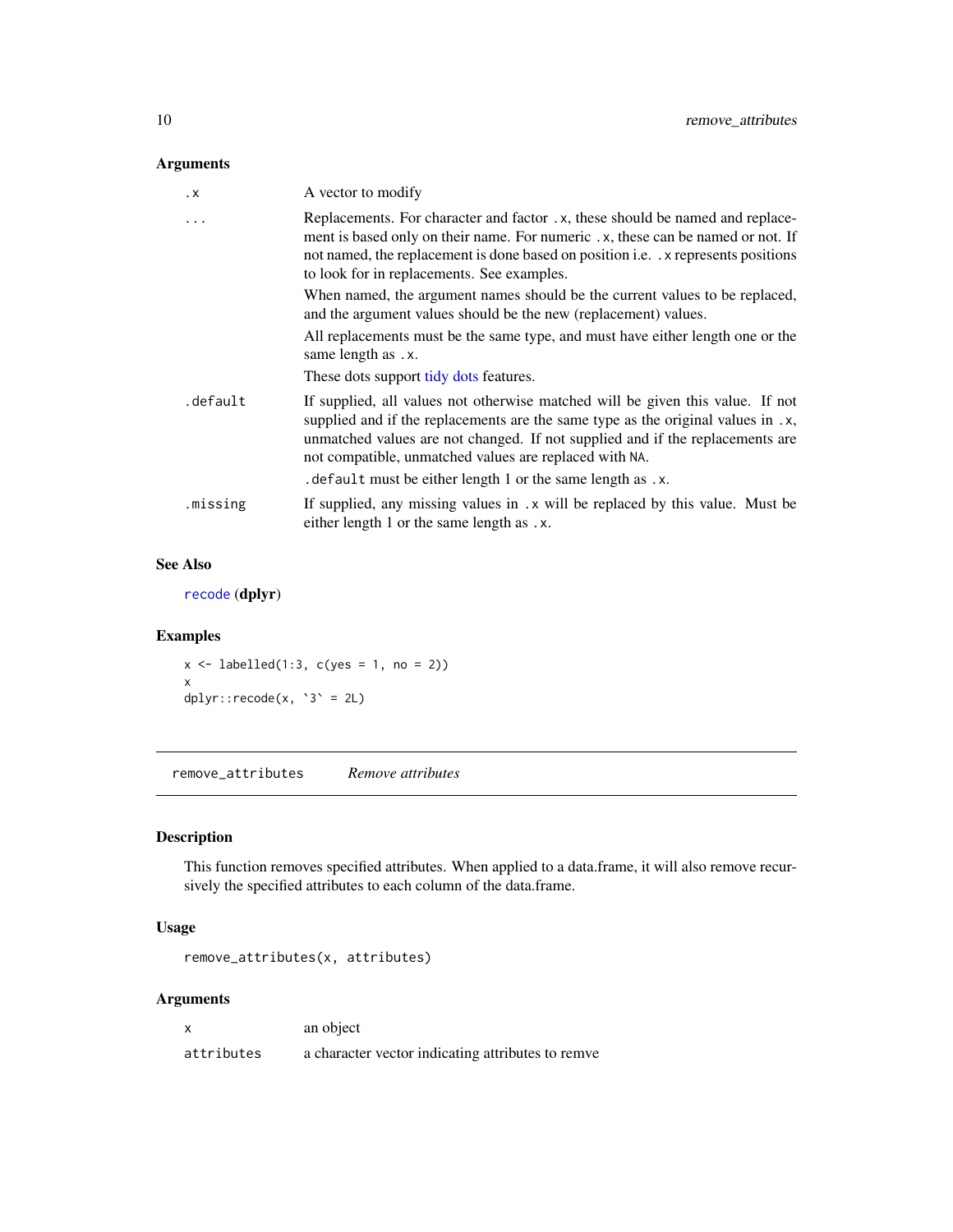# <span id="page-10-0"></span>remove\_labels 11

#### Examples

```
## Not run:
library(haven)
path <- system.file("examples", "iris.sav", package = "haven")
d <- read_sav(path)
str(d)
d <- remove_attributes(d, "format.spss")
str(d)
## End(Not run)
```
remove\_labels *Remove variable label, value labels and user defined missing values*

#### Description

Use remove\_var\_label to remove variable label, remove\_val\_labels to remove value labels, remove\_user\_na to remove user defined missing values (na\_values and na\_range) and remove\_labels to remove all.

# Usage

```
remove_labels(x, user_na_to_na = FALSE)
remove_var_label(x)
```
remove\_val\_labels(x)

```
remove_user_na(x, user_na_to_na = FALSE)
```
#### Arguments

| A vector or a data frame.                                  |
|------------------------------------------------------------|
| user_na_to_na Convert user defined missing values into NA? |

# Details

Be careful with remove\_user\_na and remove\_labels, user defined missing values will not be automatically converted to NA, except if you specify user\_na\_to\_na = TRUE. user\_na\_to\_na(x) is an equivalent of remove\_user\_na(x,user\_na\_to\_na = TRUE).

```
x1 \le - labelled_spss(1:10, c(Good = 1, Bad = 8), na_values = c(9, 10))
var_label(x1) <- "A variable"
x1
x2 <- remove_labels(x1)
x2
```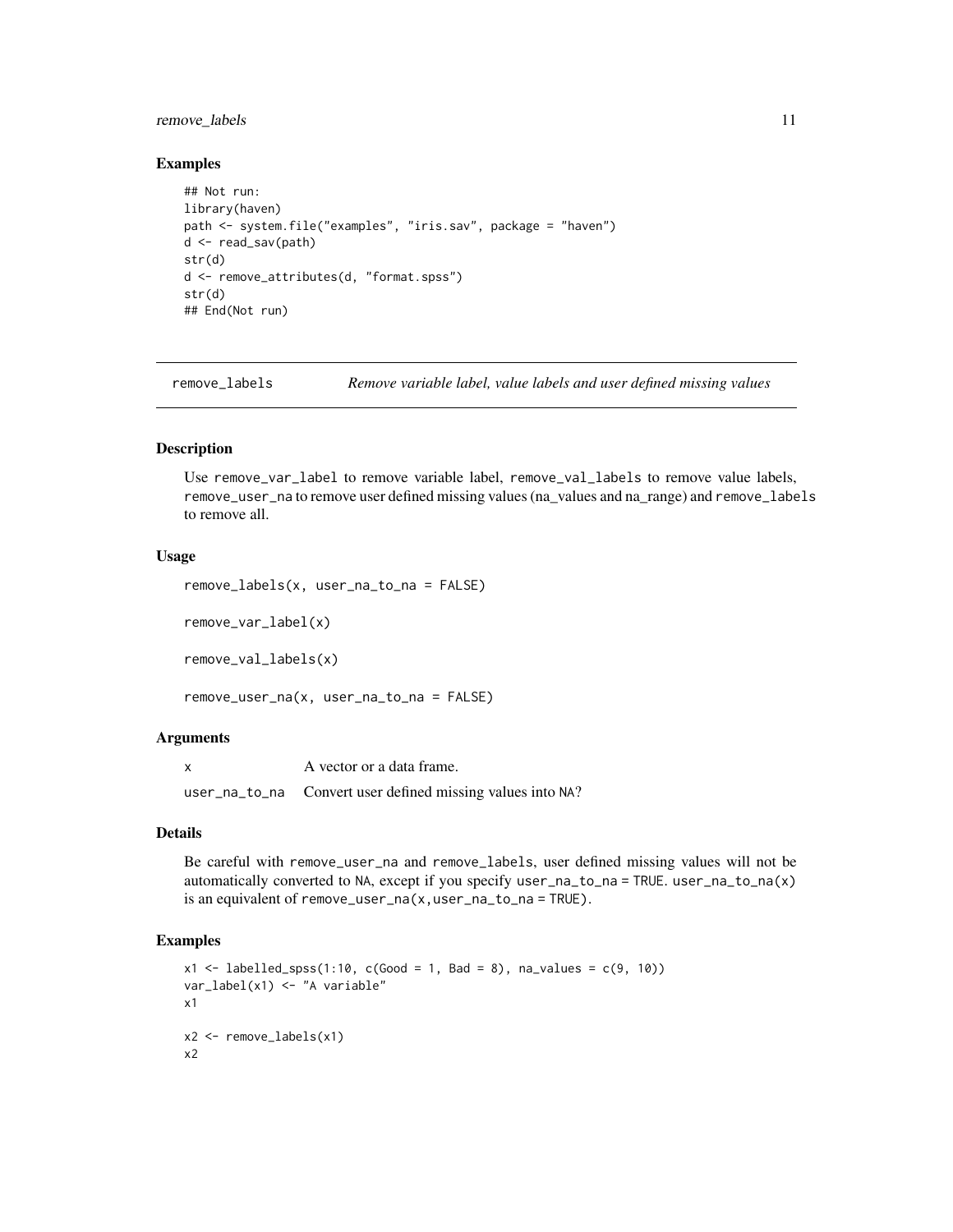```
x3 <- remove_labels(x1, user_na_to_na = TRUE)
x3
x4 <- remove_user_na(x1, user_na_to_na = TRUE)
x4
```
sort\_val\_labels *Sort value labels*

#### Description

Sort value labels according to values or to labels

#### Usage

```
sort_val_labels(x, according_to = c("values", "labels"), decreasing = FALSE)
## S3 method for class 'haven_labelled'
sort_val_labels(x, according_to = c("values", "labels"), decreasing = FALSE)
## S3 method for class 'data.frame'
sort_val_labels(x, according_to = c("values", "labels"), decreasing = FALSE)
```
# Arguments

| $\mathsf{x}$ | A labelled vector.                |
|--------------|-----------------------------------|
| according_to | According to values or to labels? |
| decreasing   | In decreasing order?              |

```
v \le labelled(c(1, 2, 3), c(maybe = 2, yes = 1, no = 3))
v
sort_val_labels(v)
sort_val_labels(v, decreasing = TRUE)
sort_val_labels(v, 'l')
sort_val_labels(v, 'l', TRUE)
```
<span id="page-11-0"></span>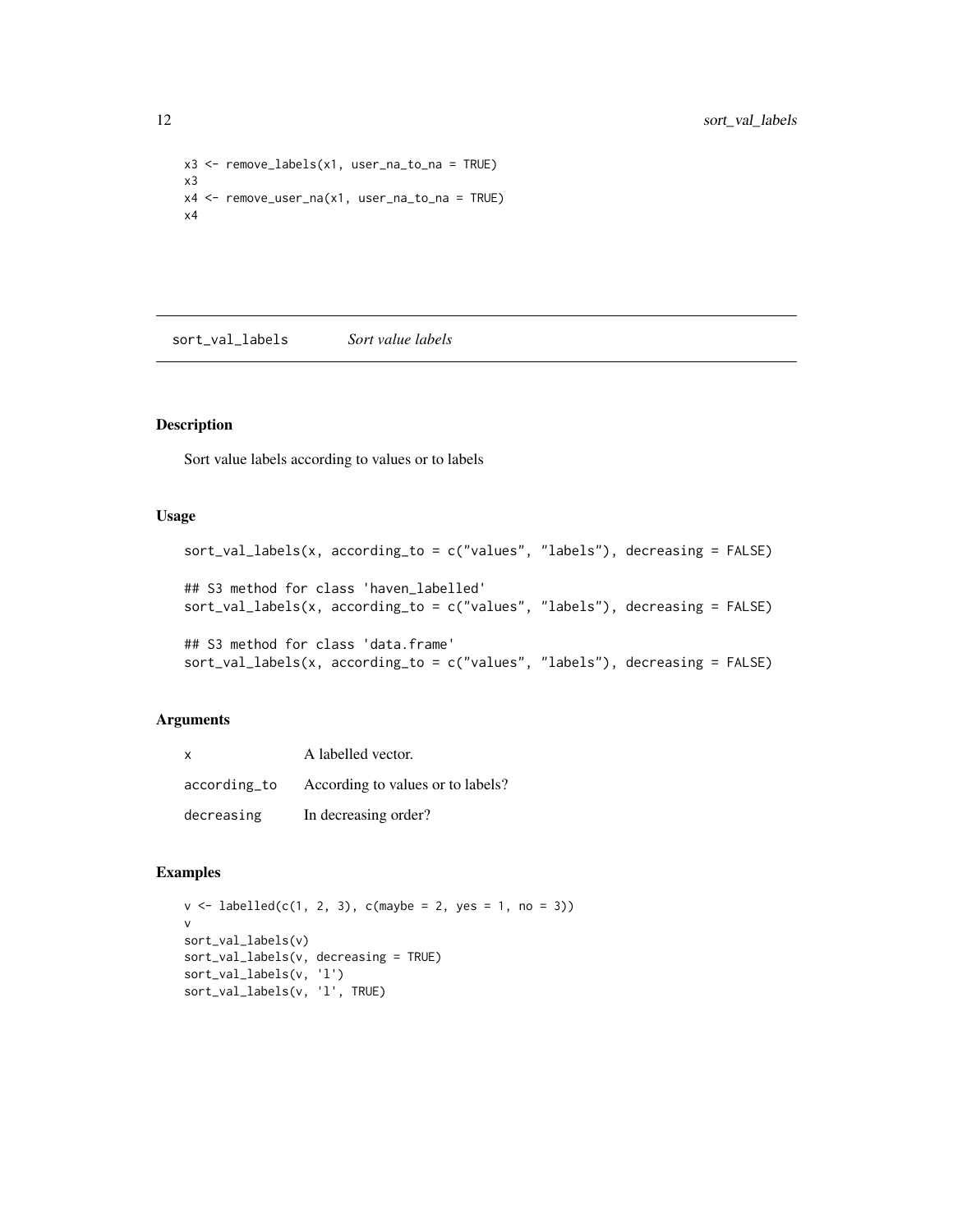<span id="page-12-0"></span>

#### Description

"Tagged" missing values work exactly like regular R missing values except that they store one additional byte of information a tag, which is usually a letter ("a" to "z"). When by loading a SAS and Stata file, the tagged missing values always use lower case values.

# Usage

```
tagged_na(...)
na_tag(x)
is_tagged_na(x, tag = NULL)
format_tagged_na(x, digits = getOption("digits"))
print_tagged_na(x, digits = getOption("digits"))
```
#### Arguments

| $\cdots$ | Vectors containing single character. The letter will be used to "tag" the missing<br>value. |
|----------|---------------------------------------------------------------------------------------------|
| x        | A numeric vector                                                                            |
| tag      | If NULL, will only return true if the tag has this value.                                   |
| digits   | Number of digits to use in string representation                                            |

# Details

'format\_tagged\_na()' and 'print\_tagged\_na()' format tagged NA's as NA(a), NA(b), etc.

```
x \leq c(1:5, tagged_na("a"), tagged_na("z"), NA)# Tagged NA's work identically to regular NAs
x
is.na(x)
# To see that they're special, you need to use na_tag(),
# is_tagged_na(), or print_tagged_na():
is_tagged_na(x)
na_tag(x)
print_tagged_na(x)
```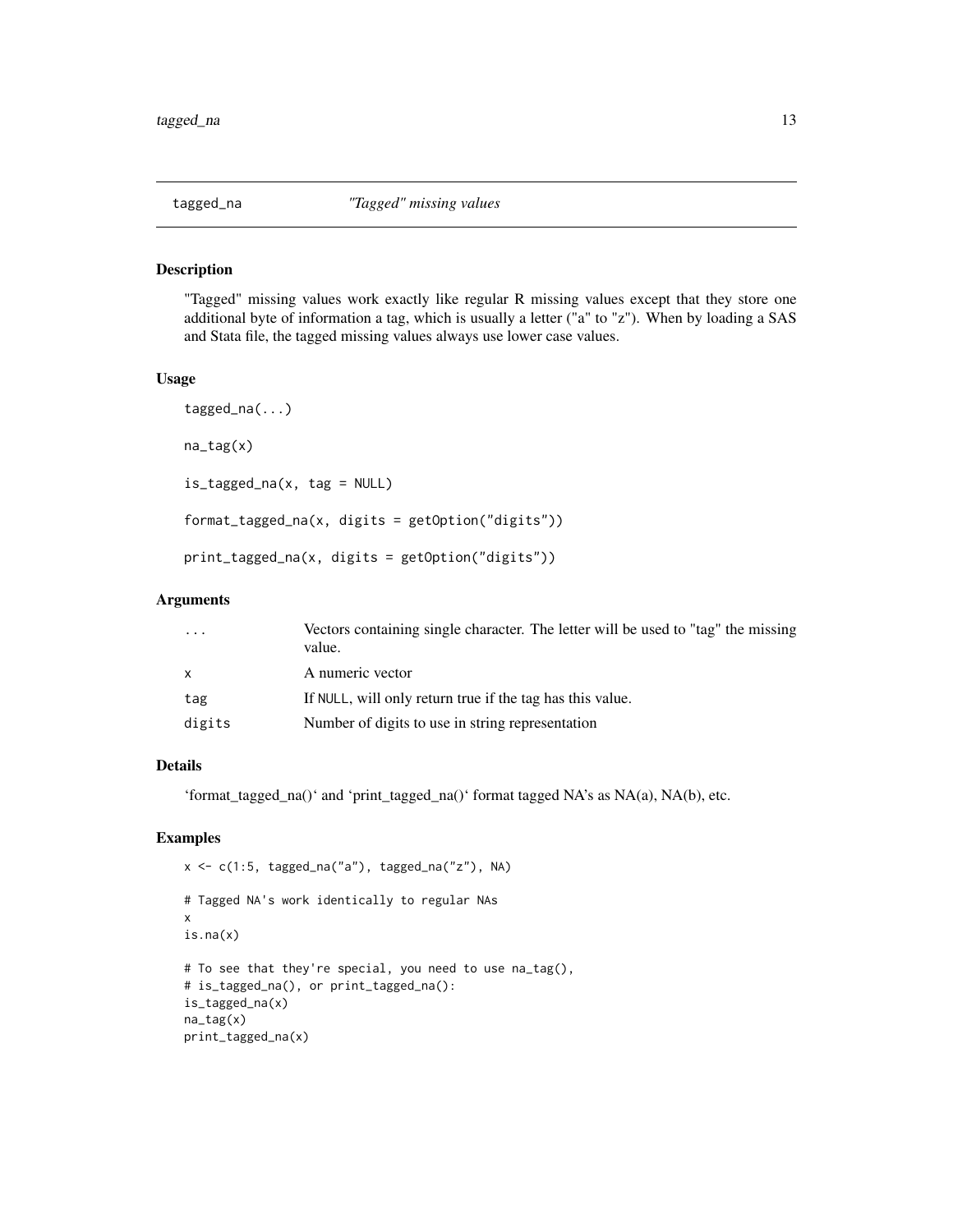```
# You can test for specific tagged NAs with the second argument
is_tagged_na(x, "a")
# Because the support for tagged's NAs is somewhat tagged on to R,
# the left-most NA will tend to be preserved in arithmetic operations.
na_tag(tagged_na("a") + tagged_na("z"))
```
#### to\_character *Convert input to a character vector*

#### Description

By default, to\_character is a wrapper for [base::as.character\(\)](#page-0-0). For labelled vector, to\_character allows to specify if value, labels or labels prefixed with values should be used for conversion.

# Usage

```
to_character(x, ...)
## S3 method for class 'haven_labelled'
to_character(
  x,
 levels = c("labels", "values", "prefixed"),
 nolabel_to_na = FALSE,
  ...
)
```
#### Arguments

| x             | Object to coerce to a character vector.                                                              |
|---------------|------------------------------------------------------------------------------------------------------|
| .             | Other arguments passed down to method.                                                               |
| levels        | What should be used for the factor levels: the labels, the values or labels prefixed<br>with values? |
| nolabel to na | Should values with no label be converted to 'NA'?                                                    |

# Details

If some values doesn't have a label, automatic labels will be created, except if nolabel\_to\_na is TRUE.

```
v \leq 1abelled(c(1,2,2,2,3,9,1,3,2,NA), c(yes = 1, no = 3, "don't know" = 9))
to_character(v)
to_character(v, missing_to_na = FALSE, nolabel_to_na = TRUE)
to_character(v, "v")
to_character(v, "p")
```
<span id="page-13-0"></span>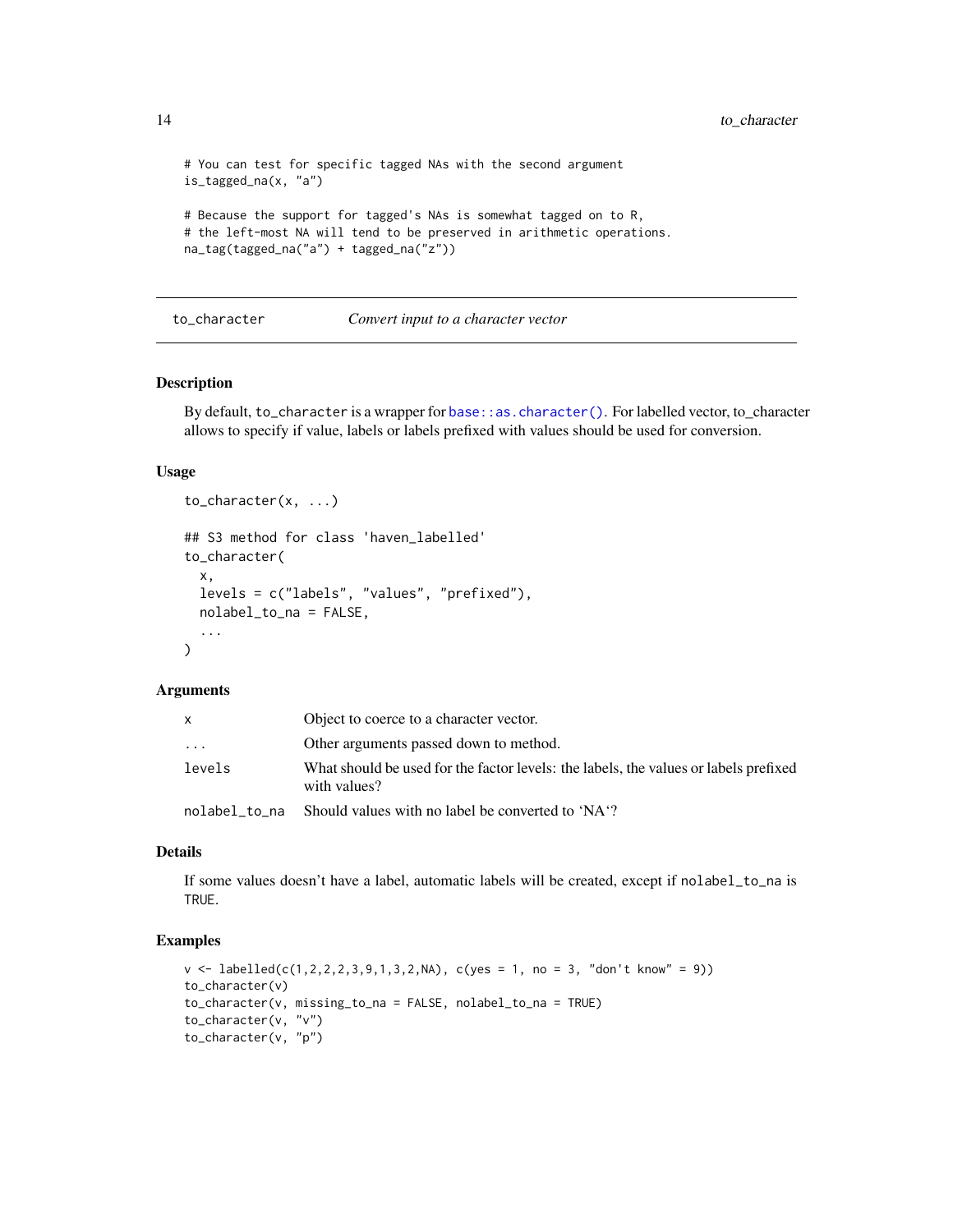# <span id="page-14-1"></span><span id="page-14-0"></span>Description

The base function [base::as.factor\(\)](#page-0-0) is not a generic, but this variant is. By default, to\_factor is a wrapper for [base::as.factor\(\)](#page-0-0). Please note that to\_factor differs slightly from [as\\_factor](#page-0-0) method provided by haven package.

#### Usage

```
to_factor(x, \ldots)## S3 method for class 'haven_labelled'
to_factor(
 x,
  levels = c("labels", "values", "prefixed"),
 ordered = FALSE,
 nolabel_to_na = FALSE,
  sort_levels = c("auto", "none", "labels", "values"),
  decreasing = FALSE,
  drop_unused_labels = FALSE,
 user_na_to_na = FALSE,
  strict = FALSE,
 unclass = FALSE,
  ...
\mathcal{L}## S3 method for class 'data.frame'
to_factor(
  x,
 levels = c("labels", "values", "prefixed"),
 ordered = FALSE,
 nolabel_to_na = FALSE,
  sort_levels = c("auto", "none", "labels", "values"),
  decreasing = FALSE,
  labelled_only = TRUE,
 drop_unused_labels = FALSE,
  strict = FALSE,
 unclass = FALSE,
  ...
\mathcal{L}
```
#### Arguments

|          | Object to coerce to a factor.          |
|----------|----------------------------------------|
| $\cdots$ | Other arguments passed down to method. |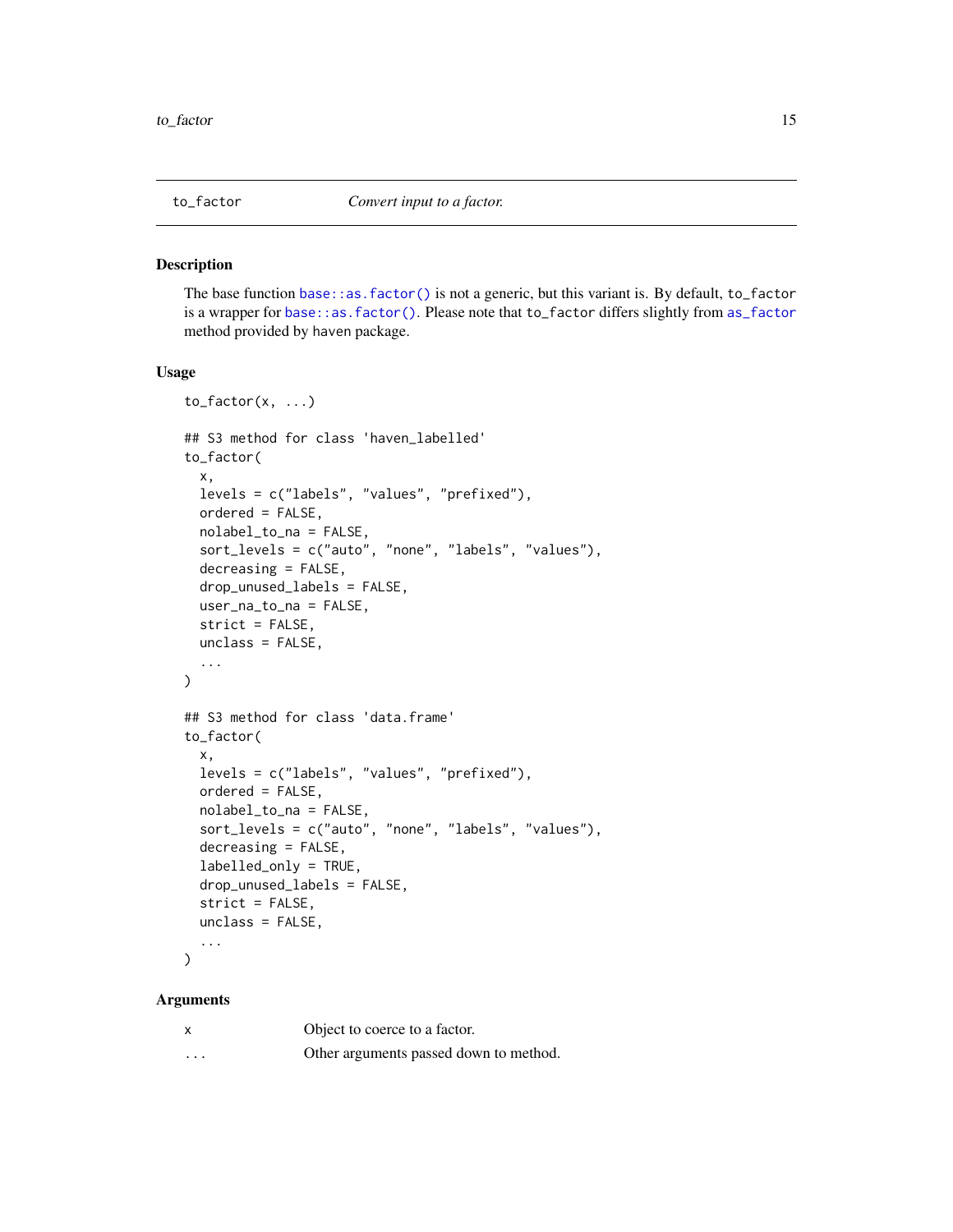| levels             | What should be used for the factor levels: the labels, the values or labels prefixed<br>with values? |
|--------------------|------------------------------------------------------------------------------------------------------|
| ordered            | TRUE for ordinal factors, FALSE (default) for nominal factors.                                       |
| nolabel_to_na      | Should values with no label be converted to 'NA'?                                                    |
| sort_levels        | How the factor levels should be sorted? (see Details)                                                |
| decreasing         | Should levels be sorted in decreasing order?                                                         |
| drop_unused_labels |                                                                                                      |
|                    | Should unused value labels be dropped? (applied only if strict = FALSE)                              |
| user_na_to_na      | Convert user defined missing values into NA?                                                         |
| strict             | Convert to factor only if all values have a defined label?                                           |
| unclass            | If not converted to a factor (when $strict = TRUE$ ), convert to a character or a<br>numeric factor? |
| labelled_only      | for a data.frame, convert only labelled variables to factors?                                        |

#### Details

If some values doesn't have a label, automatic labels will be created, except if nolabel\_to\_na is TRUE.

If sort\_levels == 'values', the levels will be sorted according to the values of x. If sort\_levels == 'labels', the levels will be sorted according to labels' names. If sort\_levels == 'none', the levels will be in the order the value labels are defined in x. If some labels are automatically created, they will be added at the end. If sort\_levels == 'auto', sort\_levels == 'none' will be used, except if some values doesn't have a defined label. In such case, sort\_levels == 'values' will be applied.

When applied to a data.frame, only labelled vectors are converted by default to a factor. Use labelled\_only = FALSE to convert all variables to factors.

```
v \leq 1abelled(c(1,2,2,2,3,9,1,3,2,NA), c(yes = 1, no = 3, "don't know" = 9))
to_factor(v)
to_factor(v, nolabel_to_na = TRUE)
to_factor(v, 'p')
to_factor(v, sort_levels = 'v')
to_factor(v, sort_levels = 'n')
to_factor(v, sort_levels = 'l')
x \leq labelled(c('H', 'M', 'H', 'L'), c(low = 'L', medium = 'M', high = 'H'))
to_factor(x, ordered = TRUE)
# Strict conversion
v \le labelled(c(1, 1, 2, 3), labels = c(No = 1, Yes = 2))
to_factor(v)
to_factor(v, strict = TRUE) # Not converted because 3 does not have a label
to_factor(v, strict = TRUE, unclass = TRUE)
```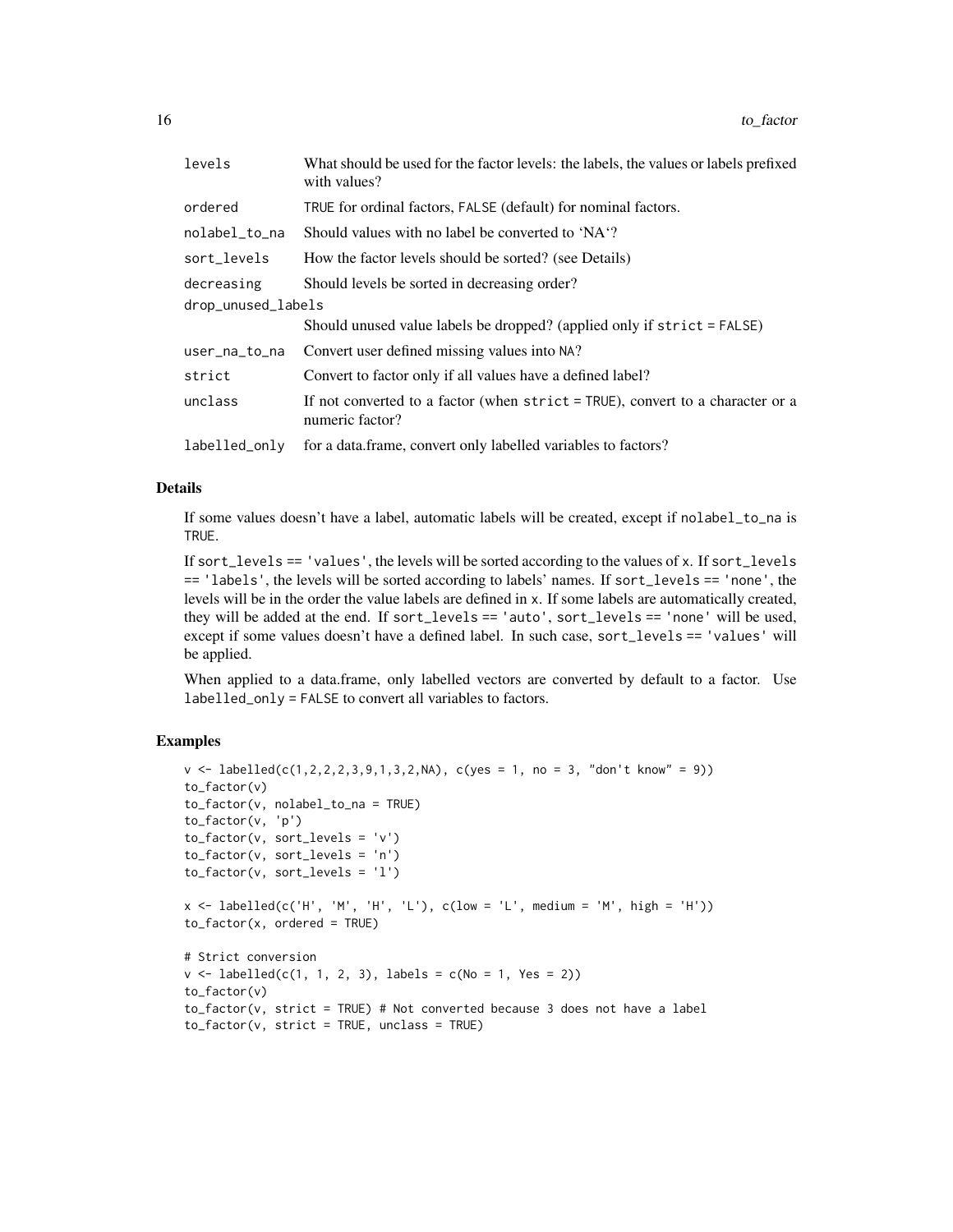<span id="page-16-1"></span><span id="page-16-0"></span>

#### Description

Convert a factor or data imported with foreign or memisc to labelled data.

#### Usage

```
to_labelled(x, ...)
## S3 method for class 'data.frame'
to_labelled(x, ...)
## S3 method for class 'list'
to_labelled(x, ...)
## S3 method for class 'data.set'
to_labelled(x, ...)
## S3 method for class 'importer'
to_labelled(x, ...)
foreign_to_labelled(x)
memisc_to_labelled(x)
## S3 method for class 'factor'
to [labelled(x, labels = NULL, \dots)
```
# Arguments

| X                       | Factor or dataset to convert to labelled data frame                                                                                                                                 |
|-------------------------|-------------------------------------------------------------------------------------------------------------------------------------------------------------------------------------|
| $\cdot$ $\cdot$ $\cdot$ | Not used                                                                                                                                                                            |
| labels                  | When converting a factor only: an optional named vector indicating how fac-<br>tor levels should be coded. If a factor level is not found in labels, it will be<br>converted to NA. |

# Details

to\_labelled is a general wrapper calling the appropriate sub-functions.

memisc\_to\_labelled converts a [data.set](#page-0-0) object created with memisc package to a labelled data frame.

foreign\_to\_labelled converts data imported with read. spss or [read.dta](#page-0-0) from foreign package to a labelled data frame, i.e. using [labelled](#page-2-1) class. Factors will not be converted. Therefore, you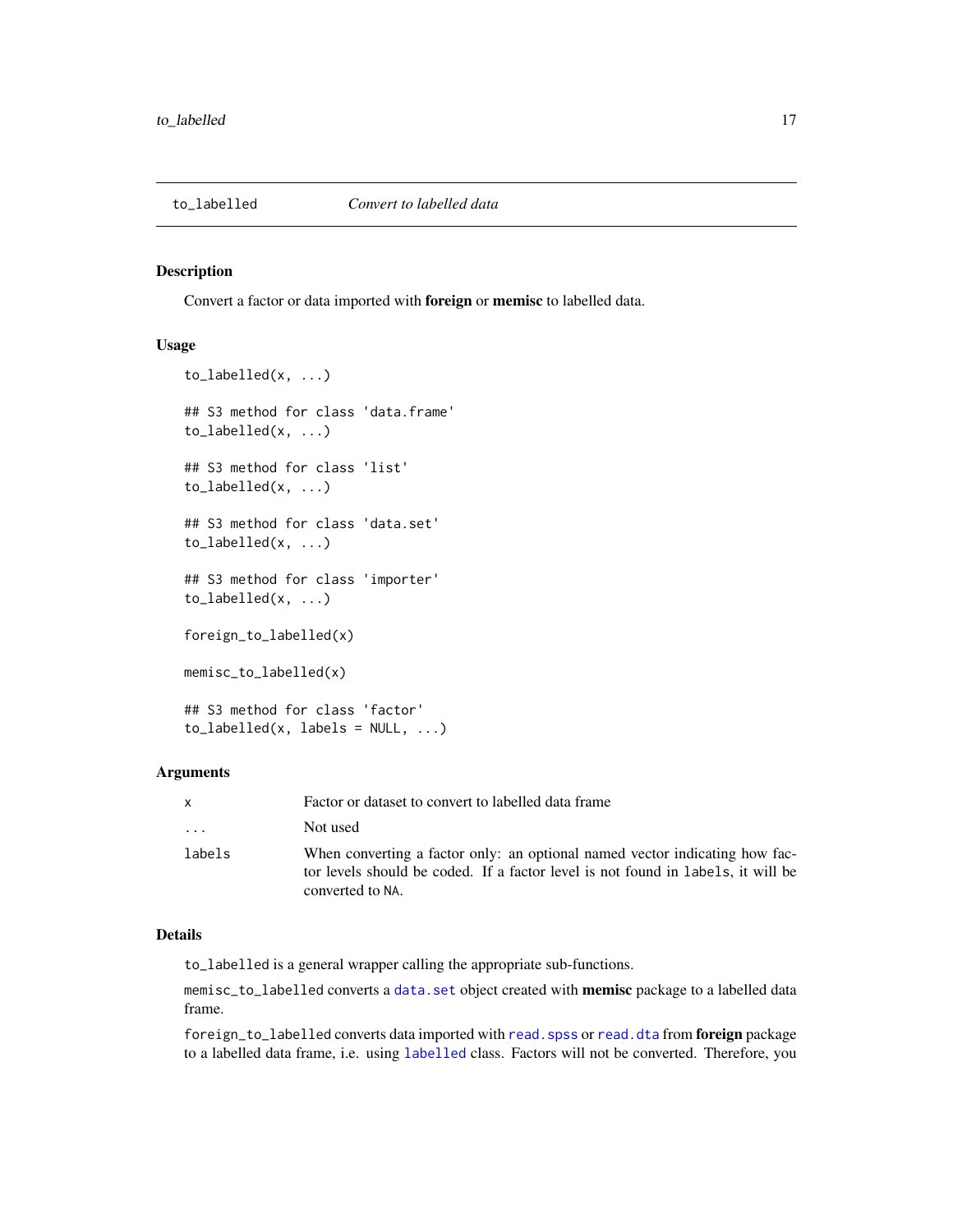<span id="page-17-0"></span>should use use.value.labels = FALSE when importing with [read.spss](#page-0-0) or convert.factors = FALSE when importing with [read.dta](#page-0-0).

To convert correctly defined missing values imported with read. spss, you should have used to.data.frame = FALSE and use.missings = FALSE. If you used the option to.data.frame = TRUE, meta data describing missing values will not be attached to the import. If you used use.missings = TRUE, missing values would have been converted to NA.

So far, missing values defined in Stata are always imported as NA by [read.dta](#page-0-0) and could not be retrieved by foreign\_to\_labelled.

#### Value

A tbl data frame or a labelled vector.

#### See Also

[labelled](#page-2-1) (foreign), [read.spss](#page-0-0) (foreign), [read.dta](#page-0-0) (foreign), [data.set](#page-0-0) (memisc), [importer](#page-0-0) (memisc), [to\\_factor](#page-14-1).

```
## Not run:
 # from foreign
 library(foreign)
 sav <- system.file("files", "electric.sav", package = "foreign")
 df <- to_labelled(read.spss(
   sav,
   to.data.frame = FALSE,
   use.value.labels = FALSE,
   use.missings = FALSE
))
 # from memisc
library(memisc)
nes1948.por <- UnZip('anes/NES1948.ZIP', 'NES1948.POR', package='memisc')
nes1948 <- spss.portable.file(nes1948.por)
df <- to_labelled(nes1948)
ds <- as.data.set(nes19480)
df <- to_labelled(ds)
## End(Not run)
# Converting factors to labelled vectors
f <- factor(c("yes", "yes", "no", "no", "don't know", "no", "yes", "don't know"))
to_labelled(f)
to_labelled(f, c("yes" = 1, "no" = 2, "don't know" = 9))
to_labelled(f, c("yes" = 1, "no" = 2))to_labelled(f, c("yes" = "Y", "no" = "N", "don't know" = "DK"))
s1 <- labelled(c('M', 'M', 'F'), c(Male = 'M', Female = 'F'))
labels <- val_labels(s1)
f1 \leftarrow to_factor(s1)
```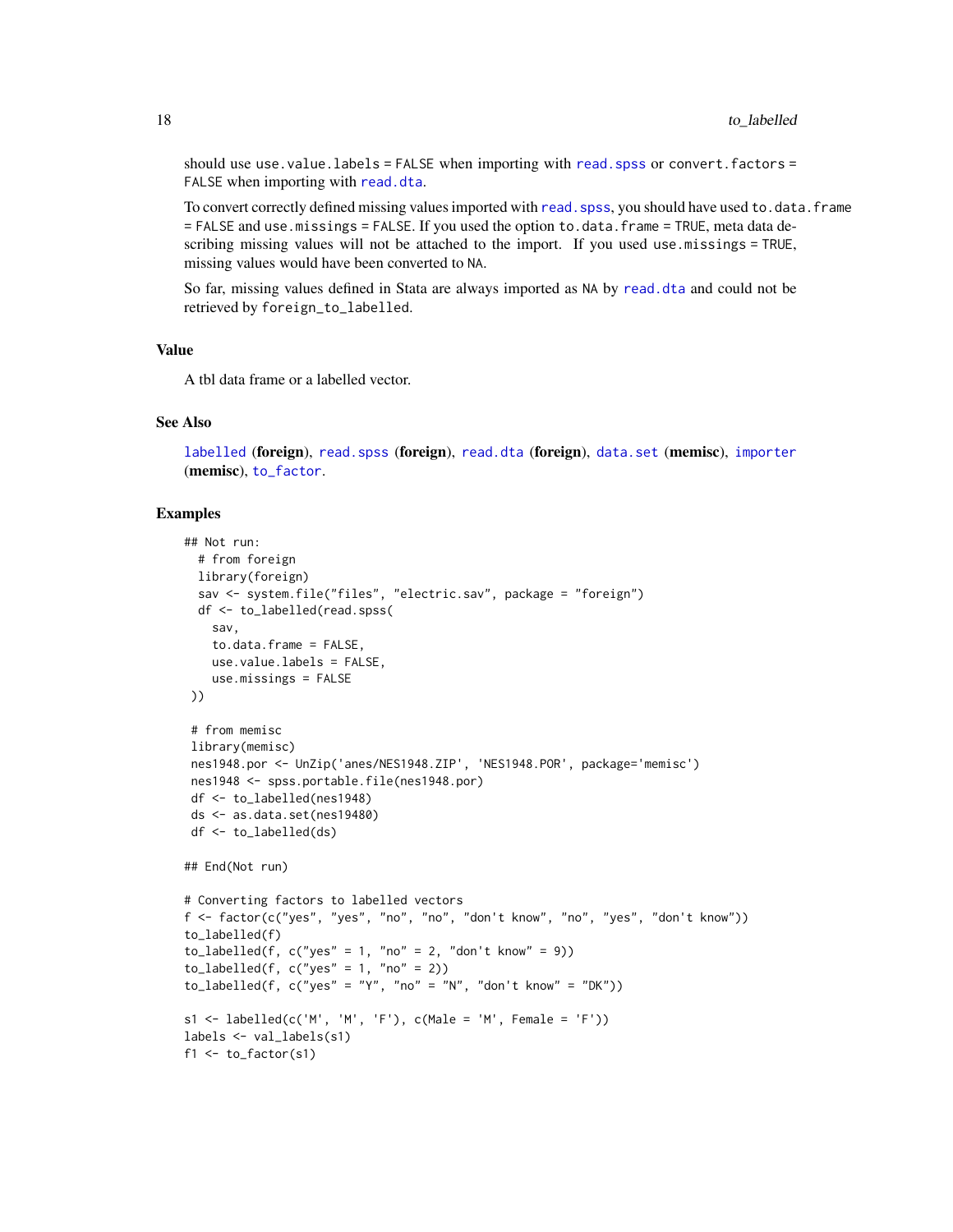# <span id="page-18-0"></span>update\_labelled 19

```
f1
to_labelled(f1)
identical(s1, to_labelled(f1))
to_labelled(f1, labels)
identical(s1, to_labelled(f1, labels))
```
update\_labelled *Update labelled data to version 2.0.0*

#### Description

Labelled data imported with haven version 1.1.2 or before or created with labelled version 1.1.0 or before was using "labelled" and "labelled\_spss" classes.

# Usage

```
update_labelled(x)
```
## S3 method for class 'labelled' update\_labelled(x)

## S3 method for class 'data.frame' update\_labelled(x)

#### Arguments

x An object (vector or data.frame) to convert.

#### Details

Since version 2.0.0 of these two packages, "haven\_labelled" and "haven\_labelled\_spss" are used instead.

update\_labelled convert labelled vectors from the old to the new classes.

<span id="page-18-1"></span>val\_labels *Get / Set value labels*

## Description

Get / Set value labels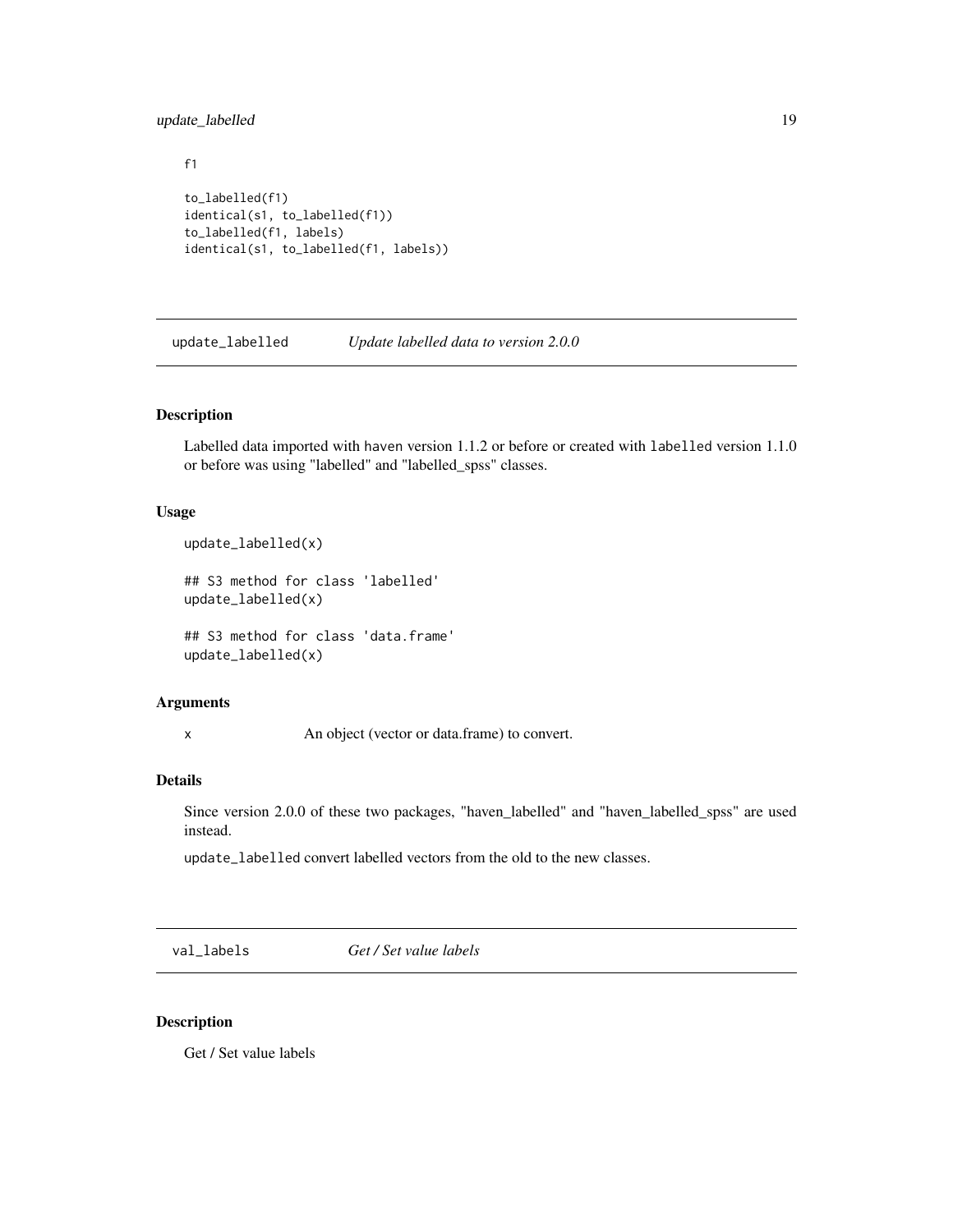#### Usage

```
val_labels(x, prefixed = FALSE)
## Default S3 method:
val_labels(x, prefixed = FALSE)
## S3 method for class 'haven_labelled'
val_labels(x, prefixed = FALSE)
## S3 method for class 'data.frame'
val_labels(x, prefixed = FALSE)
val_labels(x) <- value
## S3 replacement method for class 'numeric'
val_labels(x) <- value
## S3 replacement method for class 'character'
val_labels(x) <- value
## S3 replacement method for class 'haven_labelled'
val\_labels(x) \leq value## S3 replacement method for class 'haven_labelled_spss'
val_labels(x) <- value
## S3 replacement method for class 'data.frame'
val_labels(x) <- value
val_label(x, v, prefixed = FALSE)
## S3 method for class 'haven_labelled'
val\_label(x, v, prefixed = FALSE)## S3 method for class 'data.frame'
val\_label(x, v, prefixed = FALSE)val\_label(x, v) \leftarrow value## S3 replacement method for class 'haven_labelled'
val_label(x, v) <- value
## S3 replacement method for class 'numeric'
val_label(x, v) <- value
## S3 replacement method for class 'character'
val_label(x, v) <- value
```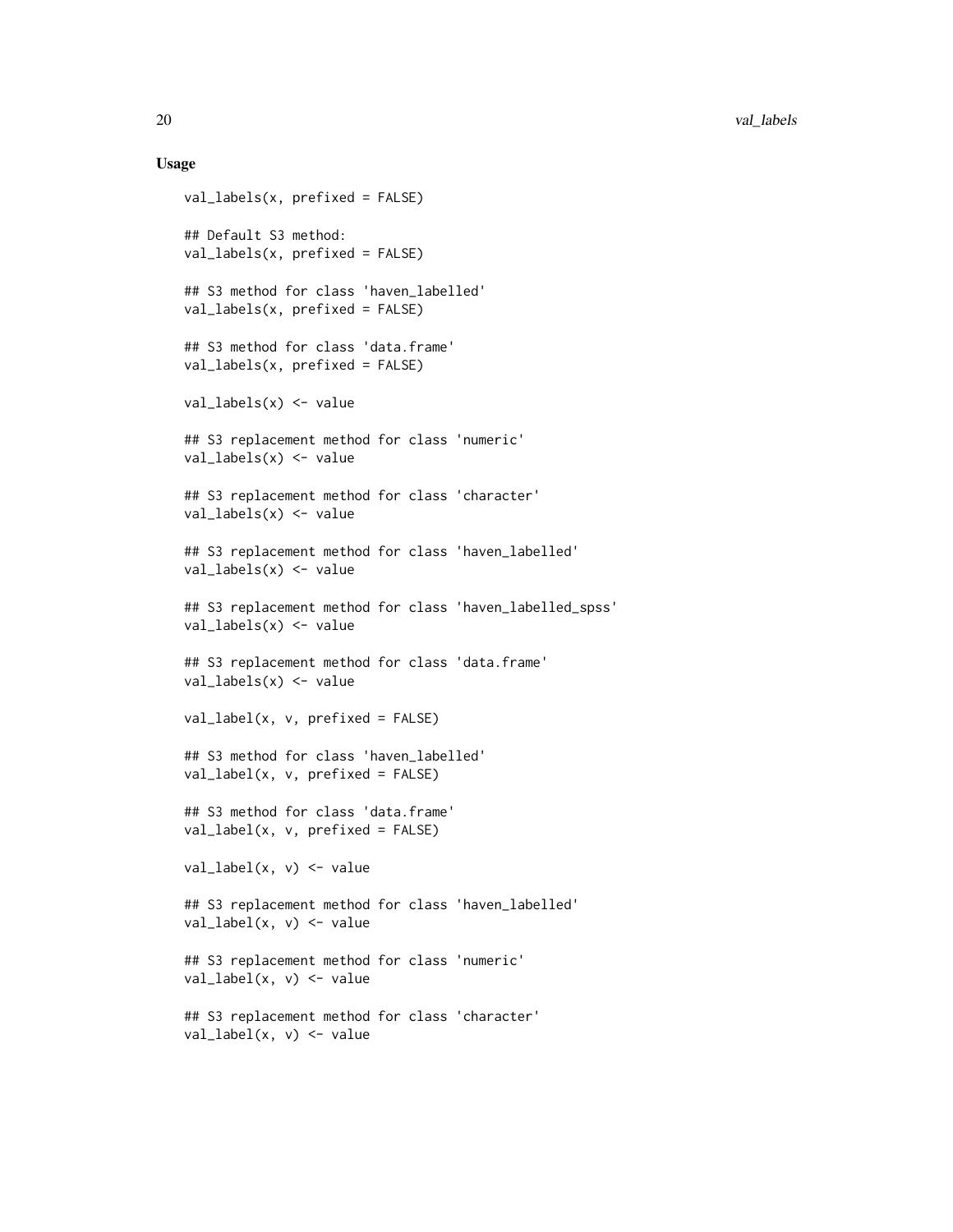#### <span id="page-20-0"></span>val\_labels 21

```
## S3 replacement method for class 'data.frame'
val_label(x, v) <- value
set_value_labels(.data, ...)
add_value_labels(.data, ...)
remove_value_labels(.data, ...)
```
# **Arguments**

| x        | A vector.                                                                                                                                                        |
|----------|------------------------------------------------------------------------------------------------------------------------------------------------------------------|
| prefixed | Should labels be prefixed with values?                                                                                                                           |
| value    | A named vector for val_labels (see labelled) or a character string for val_labels.<br>NULL to remove the labels. For data frames, it could also be a named list. |
| v        | A single value.                                                                                                                                                  |
| .data    | a data frame                                                                                                                                                     |
| .        | name-value pairs of value labels (see examples)                                                                                                                  |

# Value

val\_labels will return a named vector. val\_label will return a single character string.

set\_value\_labels, add\_value\_labels and remove\_value\_labels will return an updated copy of .data.

#### Note

set\_value\_labels, add\_value\_labels and remove\_value\_labels could be used with dplyr. While set\_value\_labels will replace the list of value labels, add\_value\_labels and remove\_value\_labels will update that list (see examples).

```
v \leq 1abelled(c(1,2,2,2,3,9,1,3,2,NA), c(yes = 1, no = 3, "don't know" = 9))
val_labels(v)
val_labels(v, prefixed = TRUE)
val_label(v, 2)
val\_label(v, 2) <- 'maybe'
val_label(v, 9) <- NULL
val_labels(v) <- NULL
if (require(dplyr)) {
  # setting value labels
  df <- data_frame(s1 = c("M", "M", "F"), s2 = c(1, 1, 2)) %>%
    set_value_labels(s1 = c(Male = "M", Female = "F"), s2 = c(Yes = 1, No = 2))val_labels(df)
  # updating value labels
  df \leftarrow df %>% add_value_labels(s2 = c(Unknown = 9))
  df$s2
```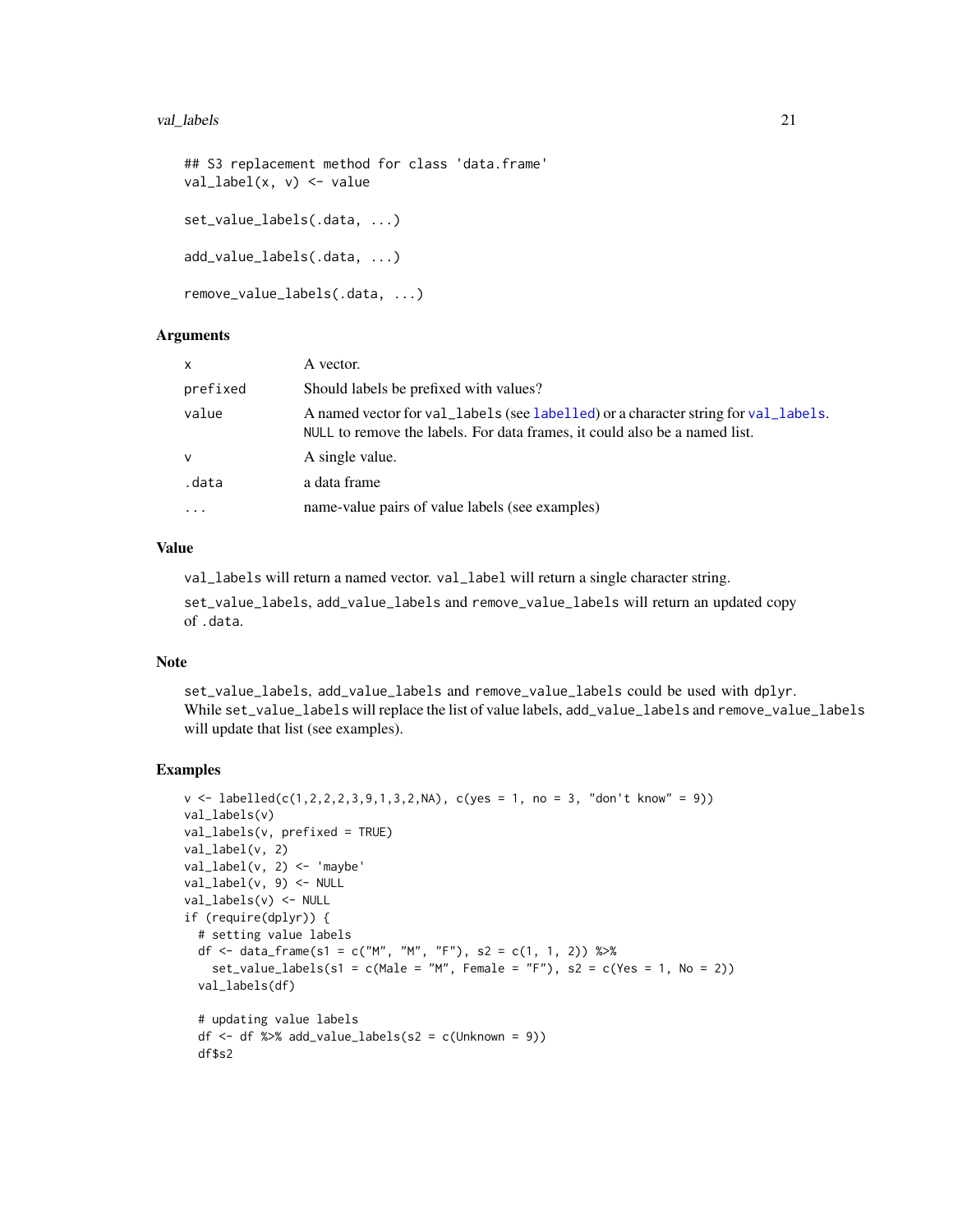```
# removing a value labels
 df <- df %>% remove_value_labels(s2 = 9)
 df$s2
 # removing all value labels
 df <- df %>% set_value_labels(s2 = NULL)
 df$s2
}
```
val\_labels\_to\_na *Recode value labels to NA*

# Description

For labelled variables, values with a label will be recoded to NA.

# Usage

val\_labels\_to\_na(x)

# Arguments

x Object to recode.

#### See Also

[zap\\_labels](#page-0-0)

#### Examples

```
v <- labelled(c(1, 2, 9, 1, 9), c(dk = 9))
val_labels_to_na(v)
```
var\_label *Get / Set a variable label*

# Description

Get / Set a variable label

# Usage

```
var_label(x, unlist = FALSE)
var_label(x) <- value
set_variable_labels(.data, ..., .labels = NA)
```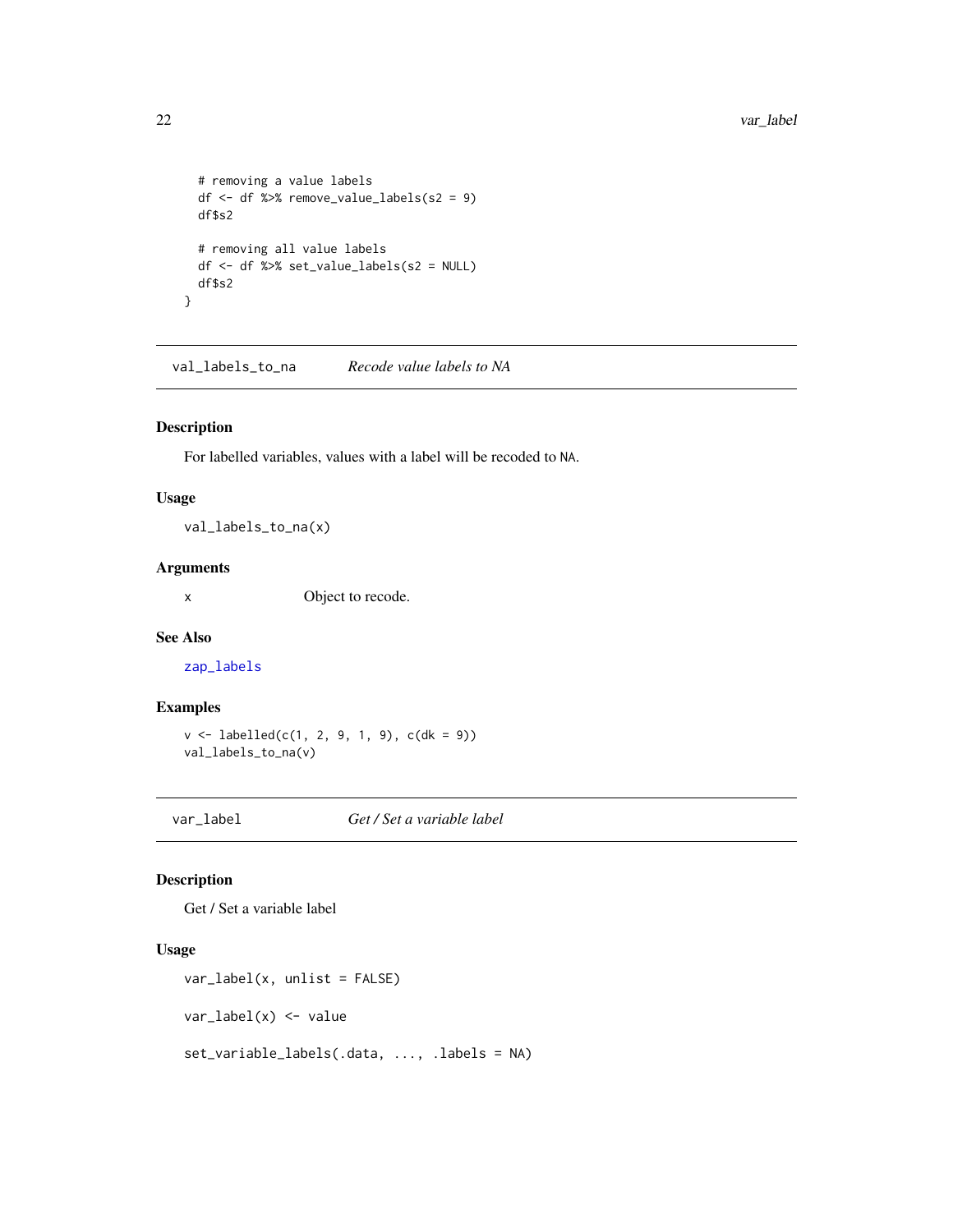#### var\_label 23

#### Arguments

| $\mathsf{x}$ | an object                                                                                                                                                            |
|--------------|----------------------------------------------------------------------------------------------------------------------------------------------------------------------|
| unlist       | for data frames, return a named vector instead of a list                                                                                                             |
| value        | a character string or NULL to remove the label For data frames, it could also be a<br>named list or a character vector of same length as the number of columns in x. |
| .data        | a data frame                                                                                                                                                         |
| .            | name-value pairs of variable labels (see examples)                                                                                                                   |
| .labels.     | variable labels to be applied to the data.frame, using the same syntax as value<br>in 'var_label(df) <- value'.                                                      |

#### Details

For data frames, if value is a named list, only elements whose name will match a column of the data frame will be taken into account. If value is a character vector, labels should in the same order as the columns of the data.frame.

# Value

set\_variable\_labels will return an updated copy of .data.

#### Note

set\_variable\_labels could be used with dplyr.

```
var_label(iris$Sepal.Length)
var_label(iris$Sepal.Length) <- 'Length of the sepal'
## Not run:
View(iris)
## End(Not run)
# To remove a variable label
var_label(iris$Sepal.Length) <- NULL
# To change several variable labels at once
var_label(iris) <- c(
  "sepal length", "sepal width", "petal length",
  "petal width", "species"
)
var_label(iris)
var_label(iris) <- list(
  Petal.Width = "width of the petal",
  Petal.Length = "length of the petal"
)
var_label(iris)
var_label(iris, unlist = TRUE)
if (require(dplyr)) {
  # adding some variable labels
  df <- data_frame(s1 = c("M", "M", "F"), s2 = c(1, 1, 2)) %>%
```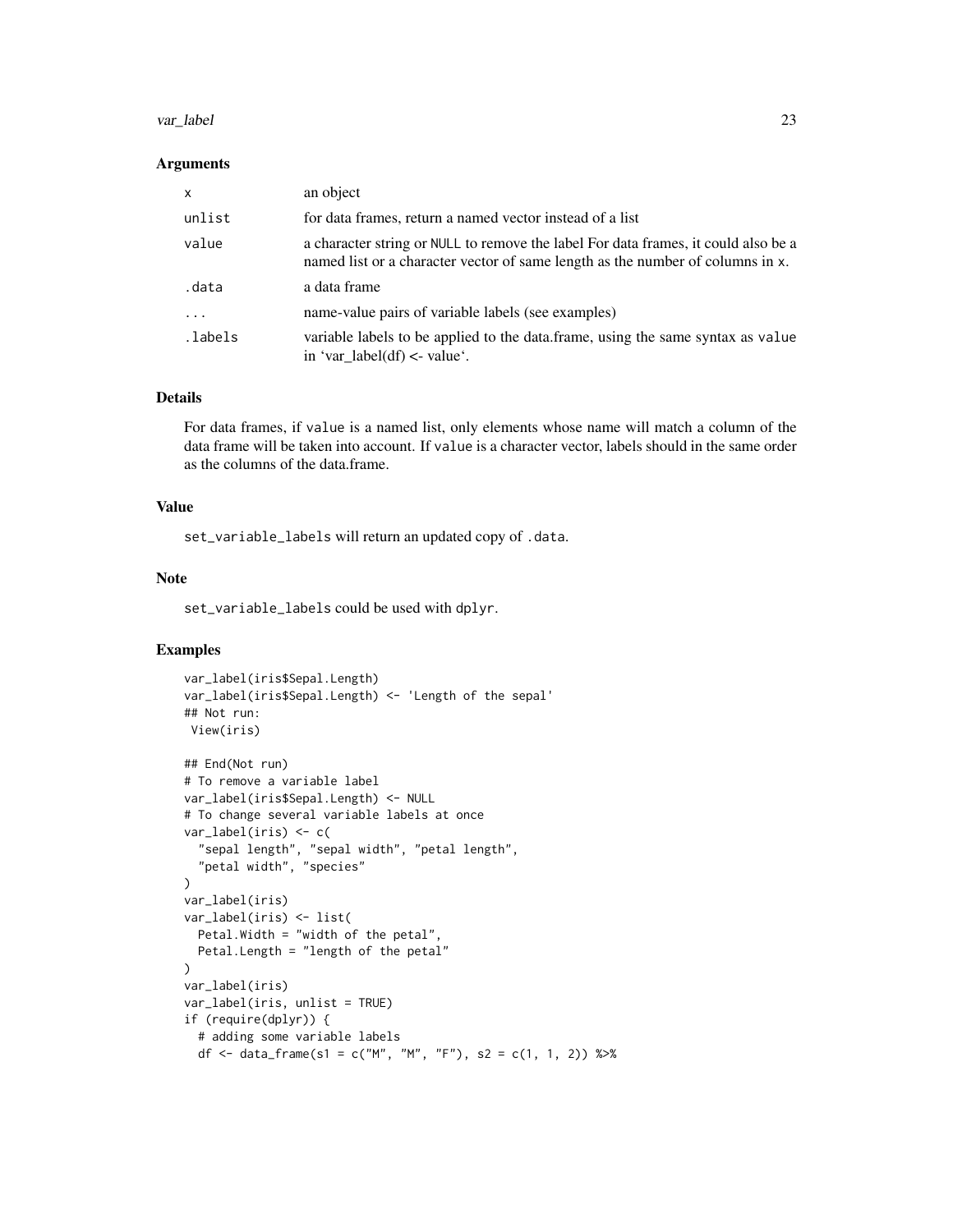```
set_variable_labels(s1 = "Sex", s2 = "Yes or No?")
  var_label(df)
  # removing a variable label
  df <- df %>% set_variable_labels(s2 = NULL)
 var_label(df$s2)
  # defining variable labels derived from variable names
 if (require(snakecase)) {
   iris <- iris %>%
      set_variable_labels(.labels = to_sentence_case(names(iris)))
   var_label(iris)
 }
}
```